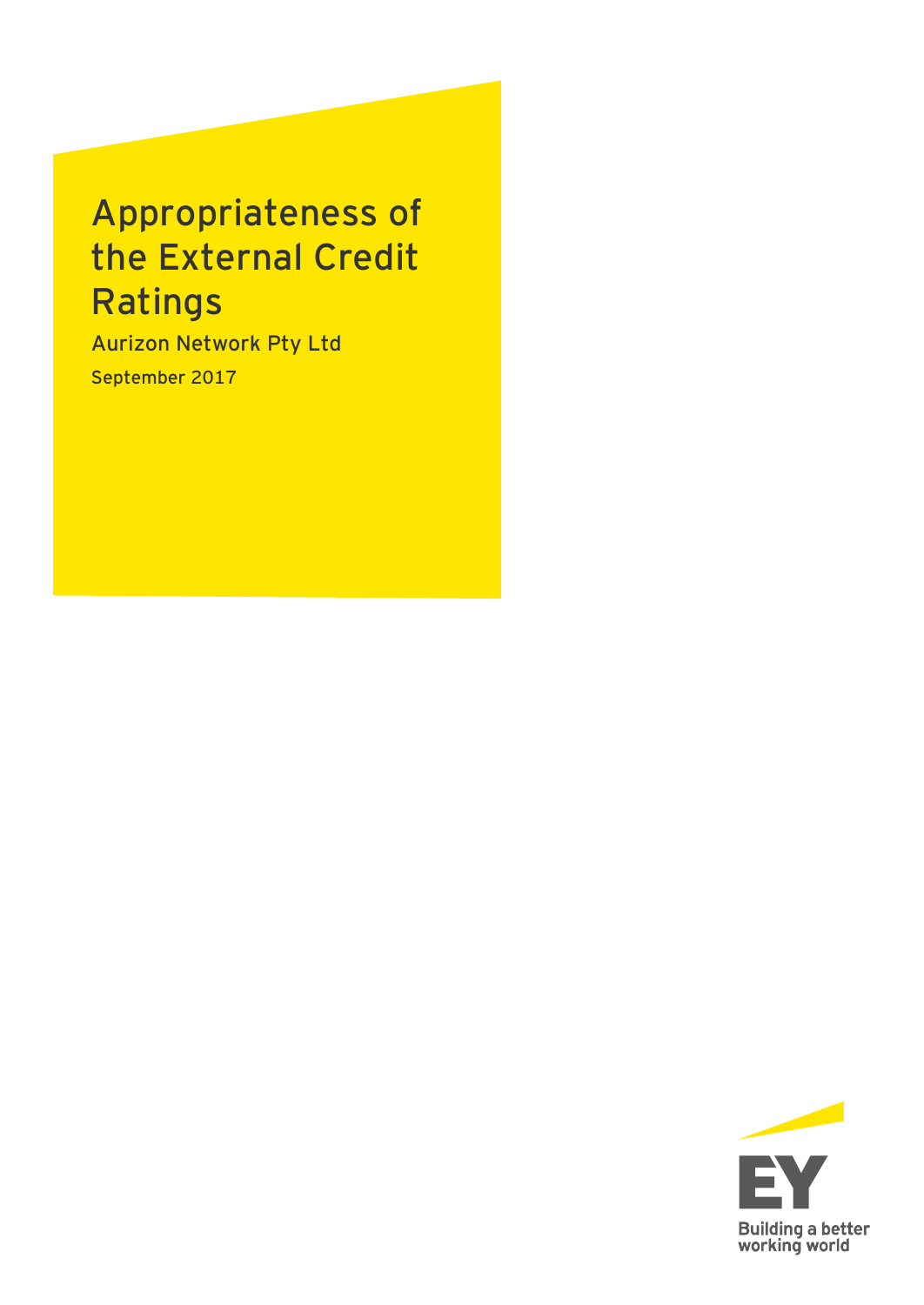#### **NOTICE**

Ernst & Young ("EY or "we") was engaged on the instructions of Aurizon Network Pty Limited ("Aurizon Network") to comment on the appropriateness for the level of the current external credit ratings and related issues in accordance with our contract dated 25 August 2017.

The results of Ernst & Young's work, including the assumptions and qualifications made in preparing the report, are set out in Ernst & Young's report dated 19 September 2017 ("Report"). The Report should be read in its entirety including the applicable scope of the work and any limitations. A reference to the Report includes any part of the Report. No further work has been undertaken by Ernst & Young since the date of the Report to update it.

Ernst & Young has prepared the Report for the benefit of Aurizon Network and has considered only the interests of Aurizon Network. Ernst & Young has not been engaged to act, and has not acted, as advisor to any other party. Accordingly, Ernst & Young makes no representations as to the appropriateness, accuracy or completeness of the Report for any other party's purposes.

No reliance may be placed upon the Report or any of its contents by any recipient of the Report for any purpose and any party receiving a copy of the Report must make and rely on their own enquiries in relation to the issues to which the Report relates, the contents of the Report and all matters arising from or relating to or in any way connected with the Report or its contents.

Ernst & Young disclaims all responsibility to any other party for any loss or liability that the other party may suffer or incur arising from or relating to or in any way connected with the contents of the Report, the provision of the Report to the other party or the reliance upon the Report by the other party.

No claim or demand or any actions or proceedings may be brought against Ernst & Young arising from or connected with the contents of the Report or the provision of the Report to any party. Ernst & Young will be released and forever discharged from any such claims, demands, actions or proceedings.

Ernst & Young have consented to the Report being provided to the Queensland Competition Authority ("QCA") and its consultants directly engaged in relation to assessment of the weighted average cost of capital assessment for Aurizon Network. Ernst & Young have not consented to distribution or disclosure beyond this. Any commercial decisions taken by Aurizon Network and third parties are not within the scope of our duty of care and in making such decisions you should take into account the limitations of the scope of our work and other factors, commercial and otherwise, of which you should be aware of from sources other than our work.

The material contained in the Report, including the Ernst & Young logo, is copyright and copyright in the Report itself vests in Ernst & Young. The Report, including the Ernst & Young logo, cannot be altered without prior written permission from Ernst & Young.

Ernst & Young's liability is limited by a scheme approved under Professional Standards Legislation.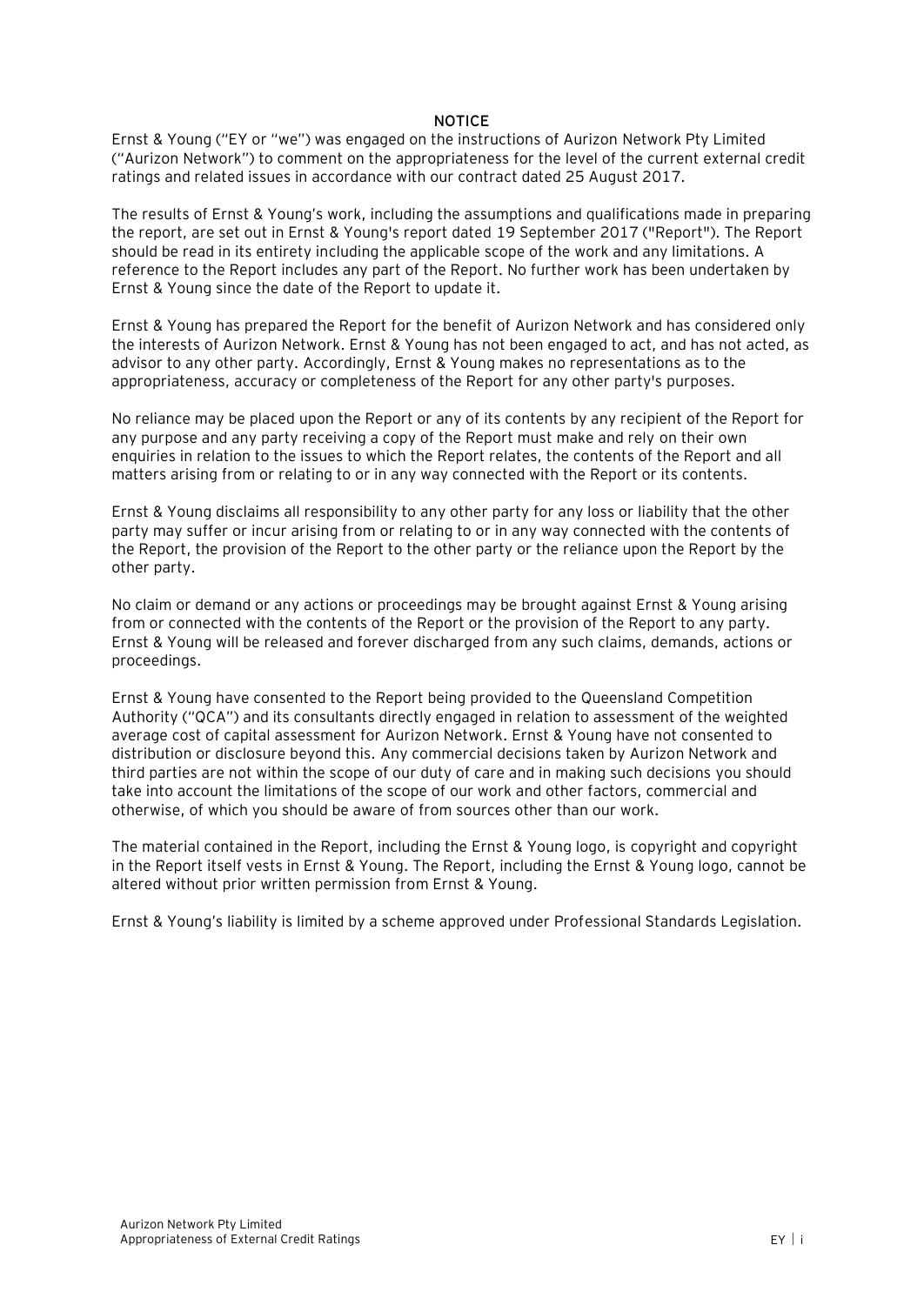19 September 2017

Mr David Collins Level 4, 192 Ann Street Brisbane QLD 4000

#### **Expert report on Aurizon Network's current external credit ratings**

#### Dear David

Ernst & Young ("we" or "EY") was engaged on the instructions of Aurizon Network Pty Limited ("Aurizon Network") to comment on the appropriateness of the level of the current external credit ratings and related considerations in accordance with our contract dated 25 August 2017 ("Agreement").

The enclosed report (the "Report") sets out the outcomes of our work. You should read the Report in its entirety. A reference to the Report includes any part of the Report.

#### **Purpose of our Report and restrictions on its use**

Please refer to a copy of the Agreement for the restrictions relating to the use of our Report. We understand that the deliverable by EY will be used for the purpose of providing supporting evidence from an independent expert on the accuracy of Aurizon Network's current credit ratings (the "Purpose").

This Report was prepared on the specific instructions of Aurizon Network solely for the Purpose and should not be used or relied upon for any other purpose.

This Report and its contents may not be quoted, referred to or shown to any other parties except as provided in the Agreement. We accept no responsibility or liability to any person other than to Aurizon Network or to such party to whom we have agreed in writing to accept a duty of care in respect of this Report, and accordingly if such other persons choose to rely upon any of the contents of this Report they do so at their own risk.

#### **Nature and scope of our work**

The scope of our work, including the basis and limitations, are detailed in our Agreement and in this Report.

Our work commenced on 25 August 2017 and was completed on 19 September 2017. Therefore, our Report does not take account of events or circumstances arising after 19 September 2017 and we have no responsibility to update the Report for such events or circumstances.

In preparing this Report we have considered and relied upon information from a range of sources believed after due enquiry to be reliable and accurate. We have no reason to believe that any information supplied to us, or obtained from public sources, was false or that any material information has been withheld from us.

We do not imply and it should not be construed that we have verified any of the information provided to us, or that our enquiries could have identified any matter that a more extensive examination might disclose. However, we have evaluated the information provided to us by Aurizon Network and nothing has come to our attention to indicate the information provided was materially mis-stated or would not afford reasonable grounds upon which to base our Report.

Our conclusions are based, in part, on the assumptions stated and on information provided by Aurizon Network and other information sources used during the course of the engagement. Neither Ernst & Young nor any member or employee thereof undertakes responsibility in any way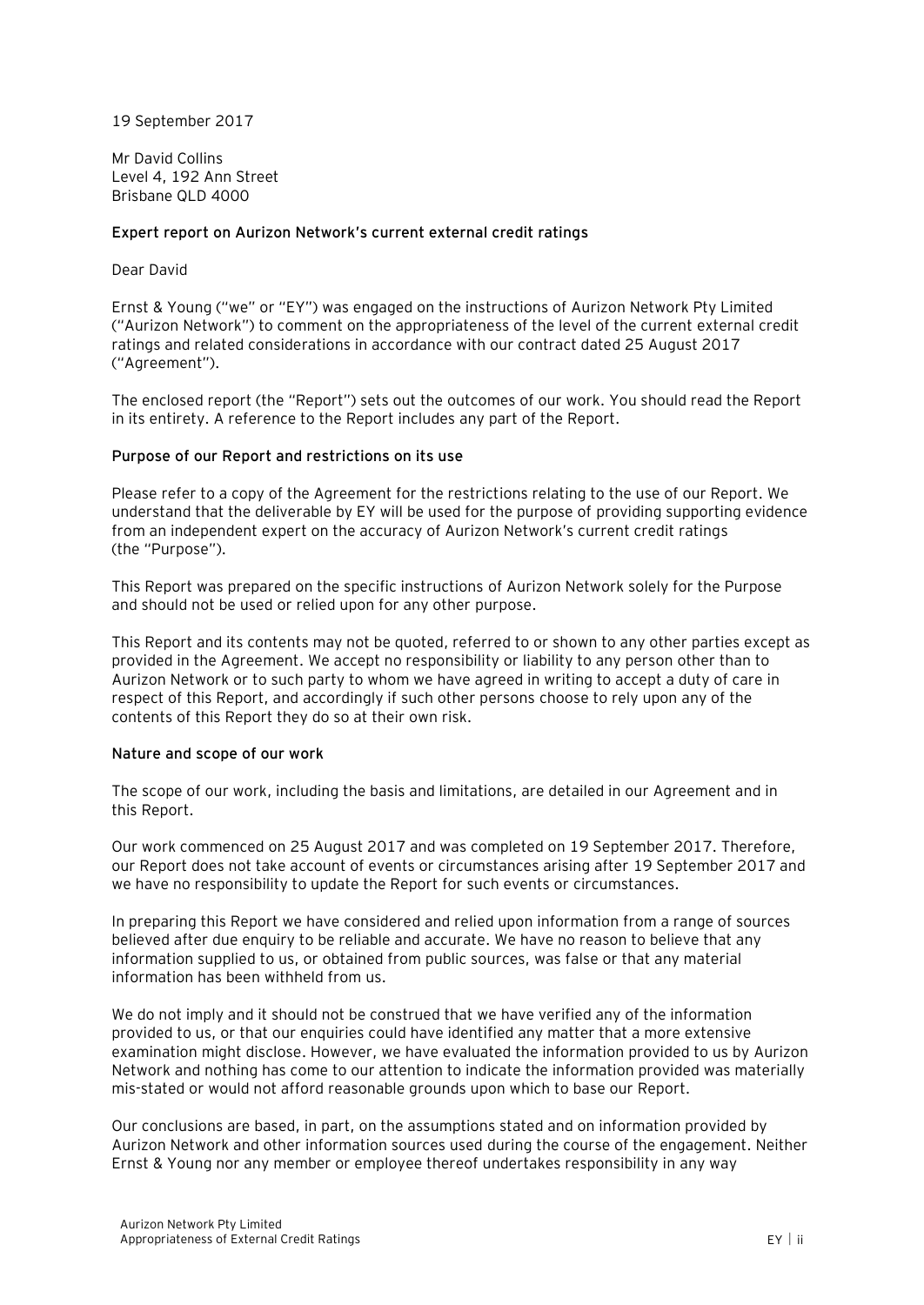whatsoever to any person in respect of errors in this Report arising from incorrect information provided by the Aurizon Network or other information sources used.

This letter should be read in conjunction with our Report, which is attached.

Thank you for the opportunity to work on this project for you.

Yours sincerely

 $\sqrt{ }$ 

**Sebastian Paphitis** Partner Capital & Debt Advisory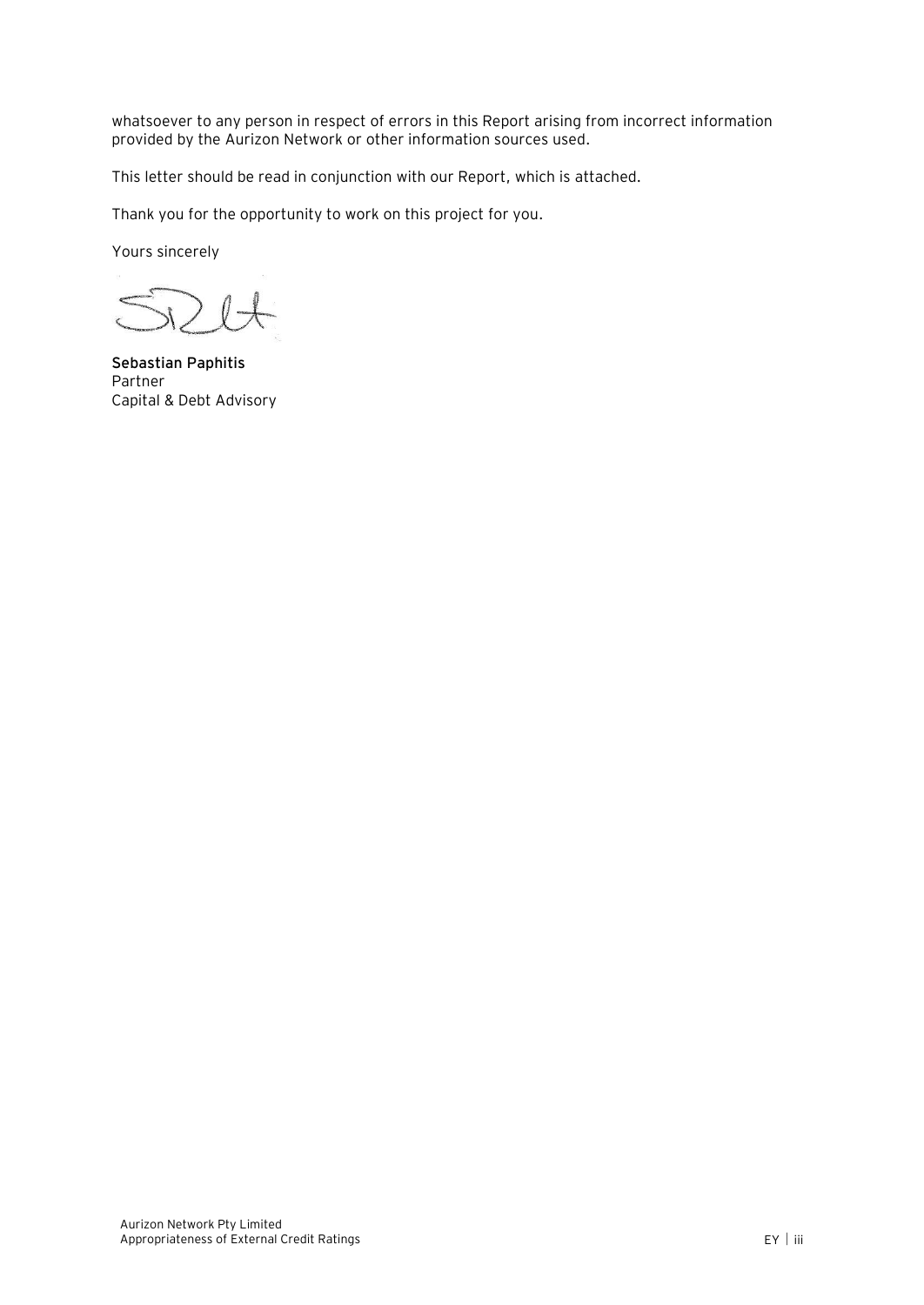# Table of contents

| $\mathbf{1}$ . |                                                                                          |
|----------------|------------------------------------------------------------------------------------------|
| 2.             |                                                                                          |
| 2.1            |                                                                                          |
| 2.2            |                                                                                          |
| 2.3            |                                                                                          |
| 3.             | Approach to Reviewing the Appropriateness of Aurizon Network's External Credit Ratings 5 |
| 3.1            |                                                                                          |
| 3.2            |                                                                                          |
| 3.3            |                                                                                          |
| 3.4            | Stakeholder/Investor View and Importance of Maintaining a BBB+/Baa1 Credit Rating 13     |
| 3.5            |                                                                                          |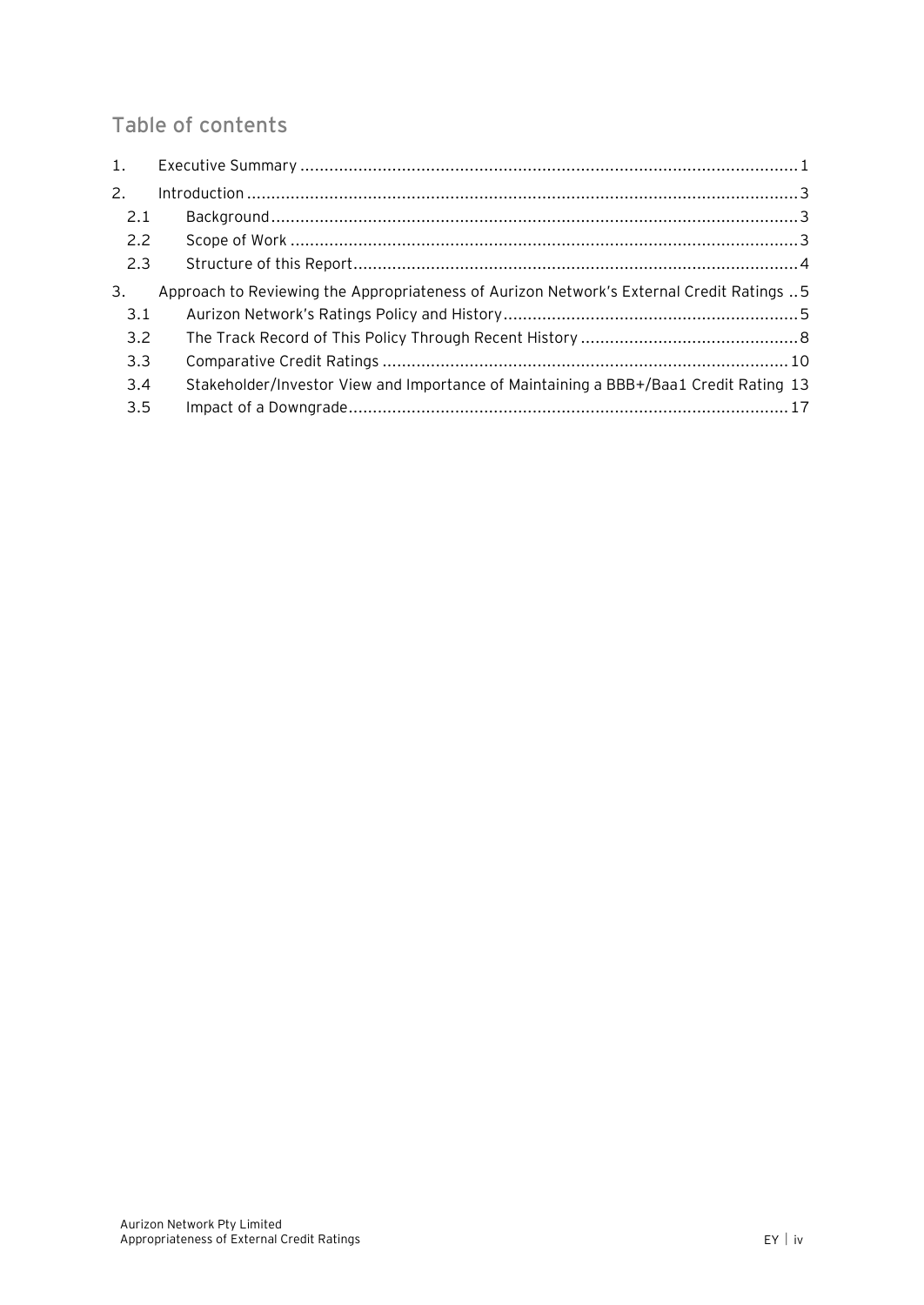# <span id="page-5-0"></span>**1. Executive Summary**

The Report should be read in its entirety including the applicable scope of the work and any limitations.

EY was engaged by Aurizon Network to comment on the appropriateness of targeting and maintaining external credit ratings of BBB+/Baa1, to support its submission to the QCA as part of the current Access Undertaking ("UT"), namely UT5.

External credit ratings are used by third party investors as one of the factors they consider to analyse the business and form a view as to whether they will take part in debt and bond raisings. This is particularly the case for businesses such as Aurizon Network with large scale debt raising requirements and resources sector exposure. As such, the Board and Management of Aurizon Network have consistently and publicly maintained their commitment to target robust capital and financial risk management policies in support of this, including holding BBB+/Baa1 credit ratings.

The track record of this capital and financial risk policy includes the following history:

- ► Publicly released statements and documents showing policy adoption
- ► Moody's Investors Service ("Moody's") and Standard & Poor's ("S&P") consistently issuing BBB+/Baa1 credit ratings for Aurizon Network since 2013, reflecting their view of the credit strength and risk of default
- ► Track record of successfully raising Medium Term Notes ("MTNs") in both the domestic and international debt capital markets at BBB+/Baa1 credit ratings, reflecting the willingness of external investors to support Aurizon Network's credit at this level
- ► Sustained BBB+/Baa1 ratings and ability to raise debt through a full market cycle, which was evident in the resources market downturn in late 2015/early 2016 which saw 56% of global resource issuers being downgraded by Moody's<sup>1</sup>

The appropriateness of targeting and maintaining external credit ratings of BBB+/Baa1 by Aurizon Network has also been supported by empirical evidence through a review of comparable large scale corporate borrowers with regulated and unregulated asset pools, which were also found to hold credit ratings of BBB+/Baa1 or higher. This has been conducted through samples of median ratings within two main related peer groups; global rail (including domestic regulated below rail); and S&P/ASX 100 companies.

Maintaining BBB+/Baa1 credit ratings also supports continued and cost effective access to debt capital markets and maximises investor investment appetite through the economic and resources sector cycle. Within this Report we have also commented on some of the key reasons why maintaining BBB+/Baa1 ratings are important, which include:

- ► Improved ability to meet the ongoing large scale financing requirements of over c.\$3.4bn debt portfolio
- ► Delivering lower cost of funding and access to domestic and global debt capital markets across the resources market cycle
- ► Maintaining stakeholder and investor confidence across both debt and equity markets
- ► Managing higher leverage levels needed to support maintenance of the Regulated Asset Base ("RAB") whilst still having a high quality credit ratings profile

 $1$  Moody's, "Mining - Global - Ratings Review Summary - Final", 20 May 2016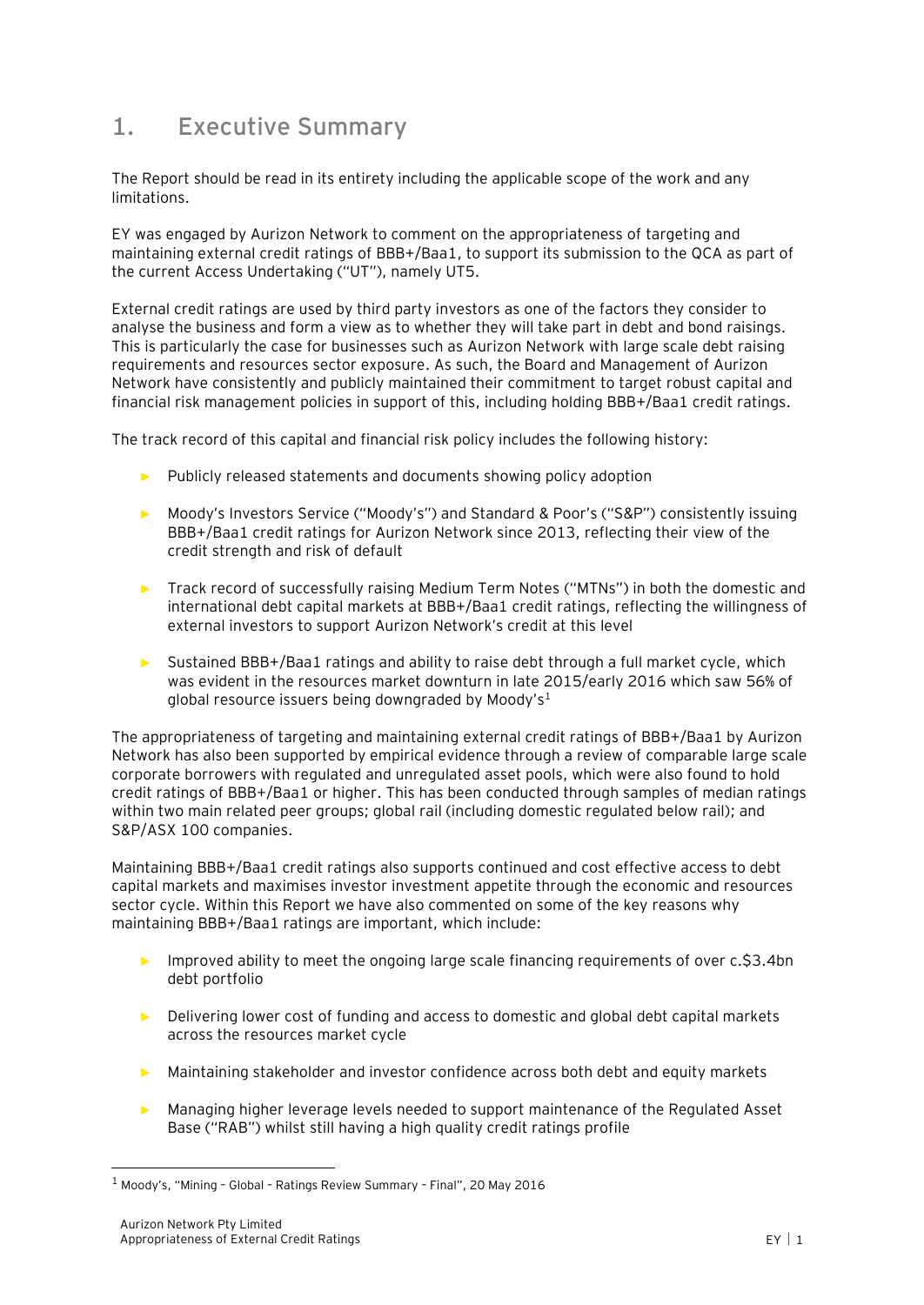- ► Lengthening the weighted average debt tenor to better match the RAB life
- ► Mitigating the consequences of a downgrade in a resources sector downturn

In conclusion, based on the above factors, it is our view that BBB+/Baa1 are the appropriate credit ratings for Aurizon Network and that it is important for these credit ratings to be maintained to enable it to be able to perform its business in the most cost effective manner and retain capacity to refinance its debt facilities as and when they become due for renewal.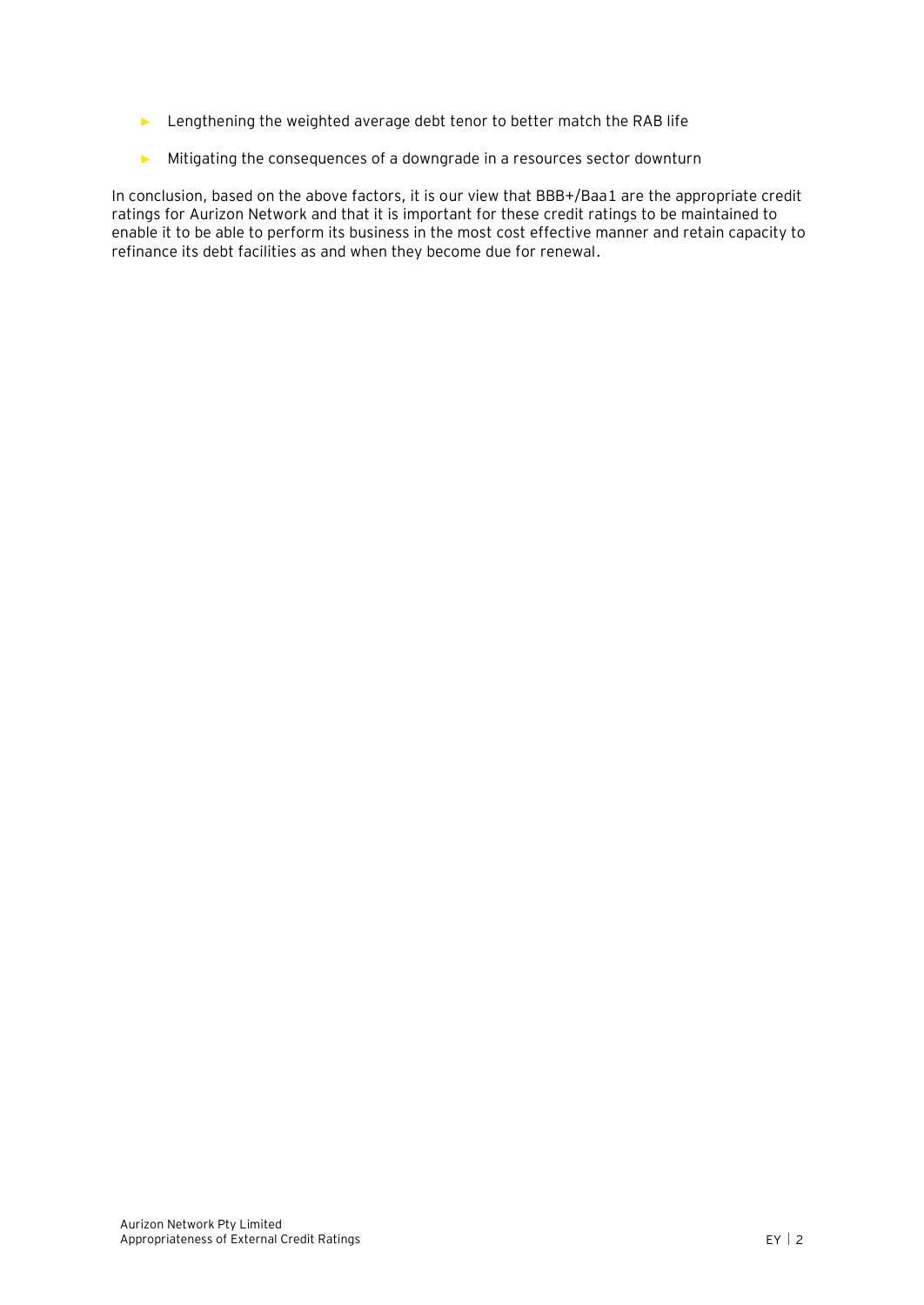# <span id="page-7-0"></span>**2. Introduction**

# <span id="page-7-1"></span>**2.1 Background**

Aurizon Network is a wholly owned subsidiary of ASX-listed Aurizon Holdings Limited ("Aurizon Holdings") (previously known as QR National Limited). Aurizon Network is externally rated by S&P and Moody's with current credit ratings of BBB+/Baa1.<sup>2,3</sup>

Aurizon Network manages, operates and maintains the 2,670km Central Queensland Coal Network ("CQCN") serving Queensland's Bowen Basin coal region. The CQCN open access network is the largest coal rail network in Australia connecting multiple customers from more than 40 mines to three ports in the Bowen Basin. The CQCN comprises four major network systems: Moura, Blackwater, Goonyella and Newlands as well as an interconnecting system Goonyella Abbot Point Expansion ("GAPE"). The CQCN is operated under a 99-year lease from the State of Queensland. <sup>4</sup>

As the sole CQCN below rail operator, Aurizon Network is regulated by the state competition regulator, the QCA and is required by statute to be ring-fenced from other Aurizon businesses. Access to a network system in the CQCN is pursuant to terms and conditions of access that have been approved by the QCA. The process is established through an Access Undertaking ("UT"), currently UT4, which defines the regime for open access to the CQCN and regulates Aurizon Network's revenue over a specified period.

As part of the UT process at each regulatory reset, the QCA sets Aurizon Network's maximum allowable revenue ("MAR"). MAR is one of the major drivers of Aurizon Network's credit metrics, and therefore its credit ratings. In advance of a decision from the QCA on UT5, Aurizon Network is seeking to present to the QCA its view on the appropriateness and importance of maintaining its BBB+/Baa1 external credit ratings.

# <span id="page-7-2"></span>**2.2 Scope of Work**

EY has been engaged by Aurizon Network to comment on the appropriateness of the external credit ratings of Aurizon Network to support its submission to the QCA as part of UT5.

In accordance with the scope of work within our Agreement, this Report:

- ► Comments on the historical and current Board policy and external credit ratings profile, and the importance of this approach over the recent downturn in the resources market
- ► Provides examples of other comparative credit ratings (that are publicly available) domestically and in other markets that provide an independent support for the appropriateness of maintaining BBB+/Baa1 ratings or higher
- Comments on the investor confidence implications and positive commercial rationale supporting the Board's policy in relation to the credit ratings
- ► Provides a view on the appropriateness of Aurizon Network's current external credit ratings and the importance of maintaining these credit ratings contemplating the above factors

EY has not reviewed Aurizon Network's credit profile, business performance, and capital and risk management policies as part of our scope.

<sup>2</sup> Moody's, Credit Opinion: Aurizon Network Pty Ltd, 16 February 2017

<sup>3</sup> S&P, Aurizon Network Pty Ltd, 17 May 2017

<sup>4</sup> Aurizon Network, 2017 Annual Report, 14 August 2017, pages 2 and 25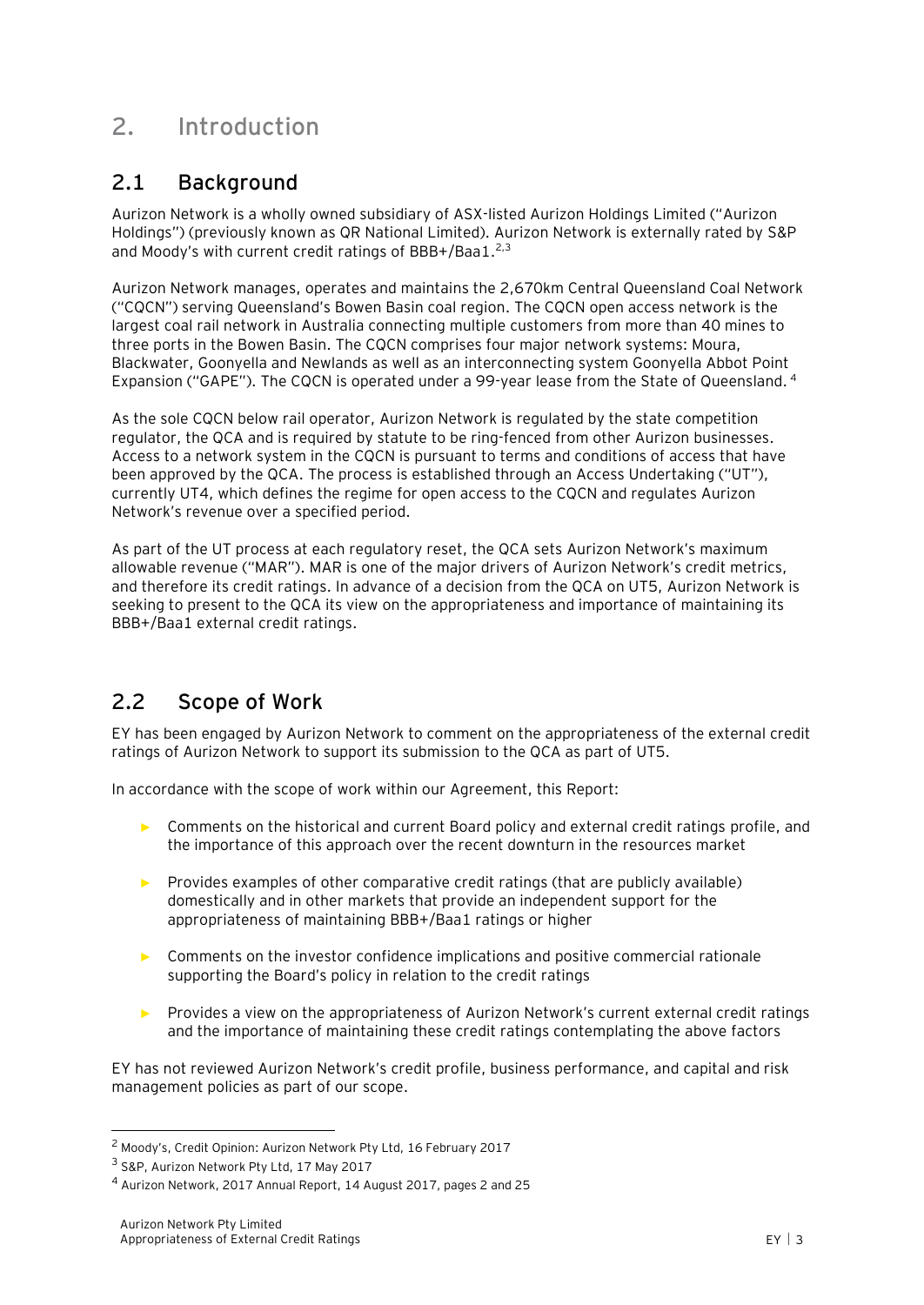# <span id="page-8-0"></span>**2.3 Structure of this Report**

The remainder of this Report describes the approach we have adopted to comment on the appropriateness and importance of Aurizon Network's current external credit ratings including:

- ► Reviewing alignment of the ratings to the existing Board's capital management and financial risk management policy in place since the Aurizon Network ratings were established in 2013
- ► Making observations from market data on comparative peers
- ► Considering external investors' perception of the ratings and how this view would flow through to commercial factors impacting the business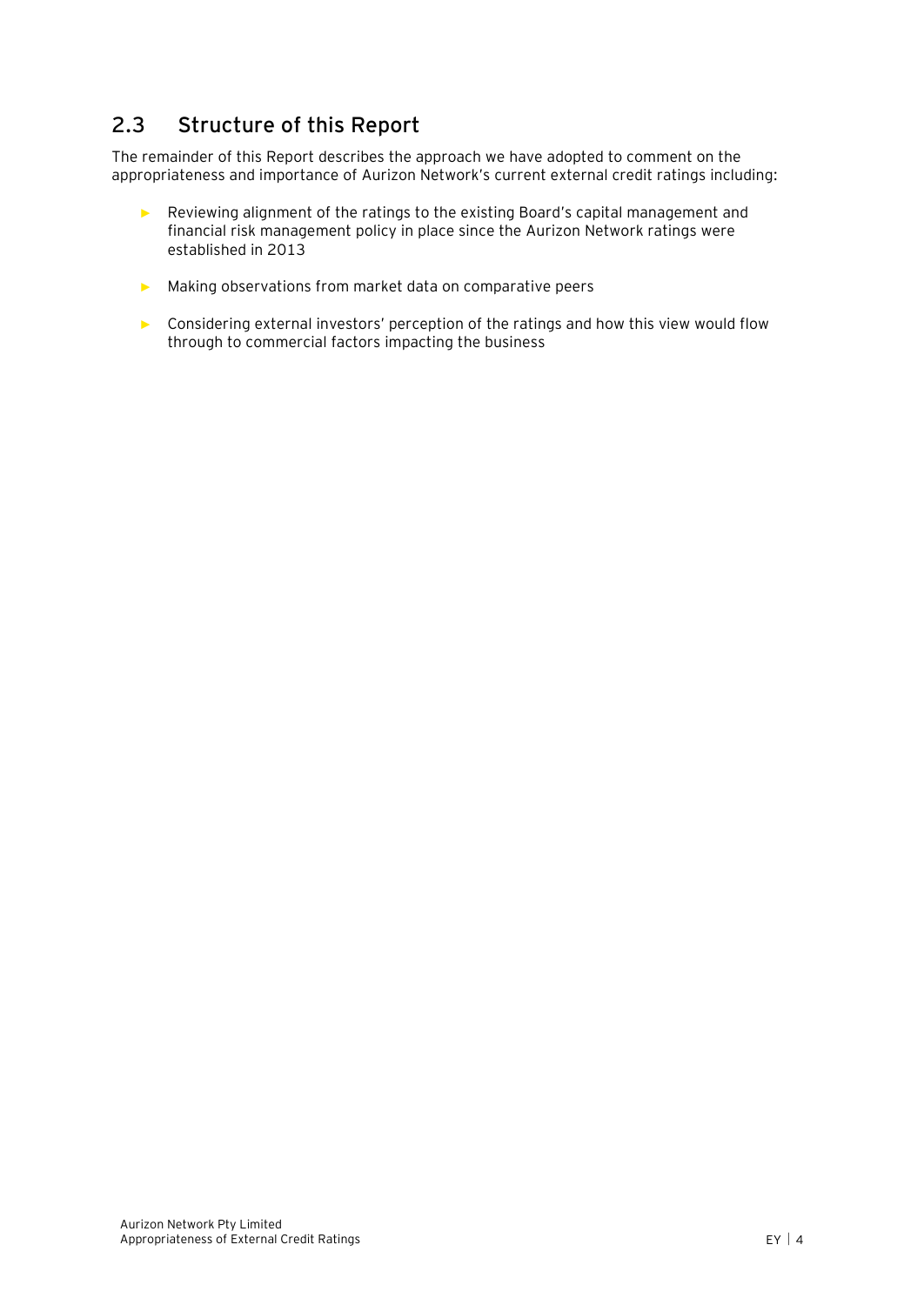# <span id="page-9-0"></span>**3. Approach to Reviewing the Appropriateness of Aurizon Network's External Credit Ratings**

In commenting on the appropriateness of Aurizon Network's external credit ratings, we have focussed on the important role these ratings play in communicating the capital strategy, financial risk policy and operating profile of the business to external third party investors. External credit ratings are used by these third party investors as one of the factors to understand the business and in particular form a view as to whether they will participate in debt and bond raisings.

Therefore, in the case of Aurizon Network and its existing credit ratings of BBB+/Baa1, it was important to review the following areas:

- ► The alignment of the ratings to the existing Board capital management and financial risk policy, that has been in place for the entire period that Aurizon Network has been rated, and the history of the external credit ratings held over this period
- ► Observations from market data showing comparative peers to Aurizon Network also independently forming the view that holding credit ratings of BBB+/Baa1 and above is appropriate for these large scale borrowers with regulated or unregulated asset pools
- ► The consideration of how external investors would perceive the current external ratings of BBB+/Baa1 versus lower ratings and how this view would flow through to commercial factors such as the cost of funding, total funding appetite (including the capacity to refinance), tenor of debt, leverage capacity and general investor confidence in the business

To inform our view, EY has undertaken the following steps, as agreed with Aurizon Network:

- ► Considered existing information available to Aurizon Network in relation to its external credit ratings including existing external credit ratings reports by S&P and Moody's, public announcements released by Aurizon Network, securities brokers and other unrelated parties
- Reviewed Aurizon Network's debt structure including the recent public bond issuances in Australia and Europe
- ► Identified and commented on the current external credit ratings of comparable domestic and global peers to Aurizon Network
- ► Provided a view as to the appropriateness of Aurizon Network's external credit ratings visà-vis its business
- ► Outlined the rationale for our view contemplating factors relevant to the Aurizon Network business model, industry landscape, economic cyclicality, ratings strengths and weaknesses and optimal debt and capital funding strategies

Based on our review and supporting evidence detailed in the Report, our view is that BBB+/Baa1 are the appropriate credit ratings for Aurizon Network.

### <span id="page-9-1"></span>**3.1 Aurizon Network's Ratings Policy and History**

Since the Initial Public Offering of the business, the Board of Aurizon Network (and Aurizon Holdings) has consistently and publicly maintained its commitment to a capital management and financial risk policy which involves the business holding external ratings at the BBB+/Baa1 level.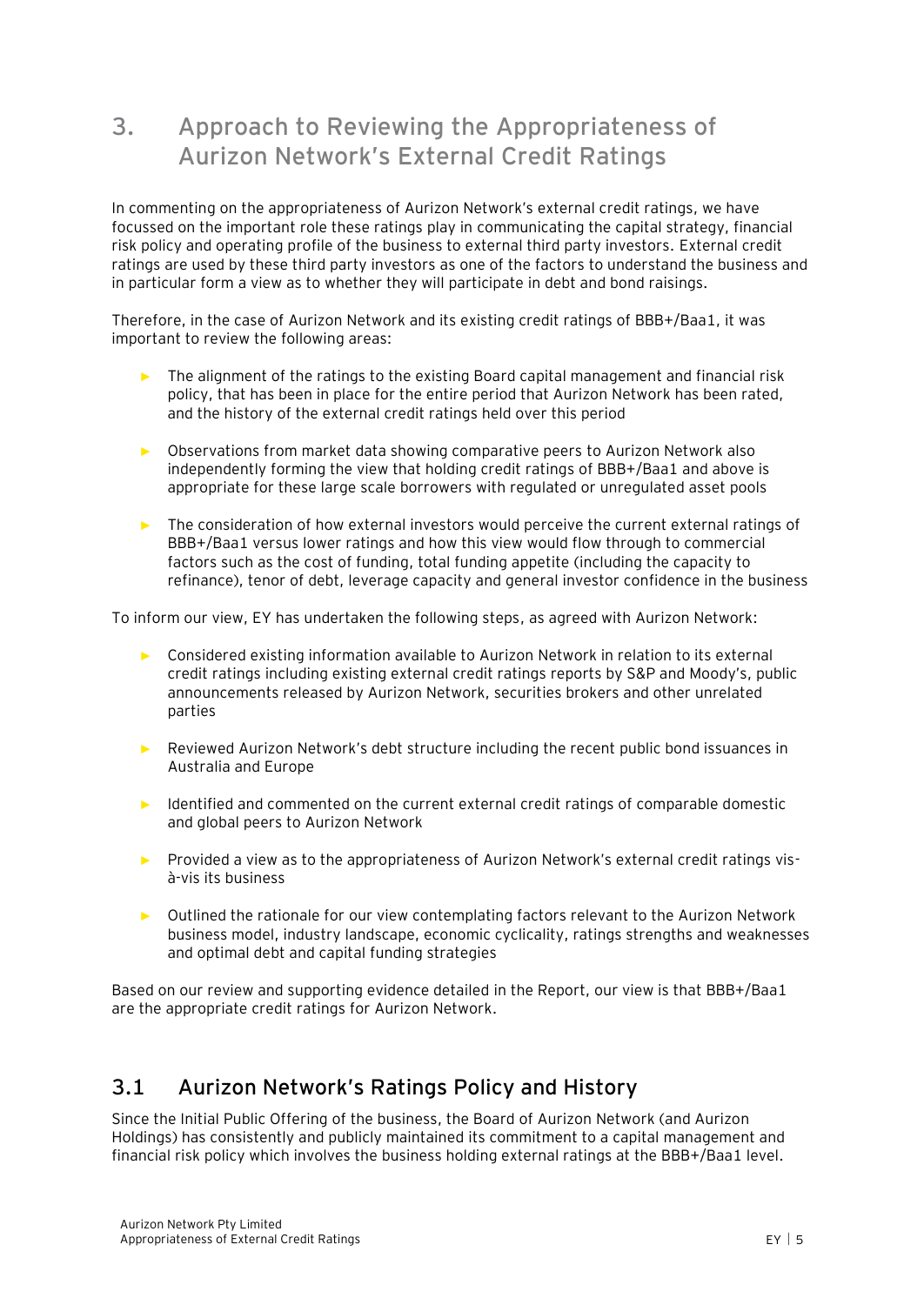This commitment has been communicated to the debt and equity capital markets, external credit ratings agencies as well as independent unrelated entities.

The internal and external commitment to this approach and policy, and the ability of Aurizon Network to meet its stated targets provides an important basis on which investors can view the business. In addition, credit ratings agencies also seek evidence of commitment to a particular rating through their discussions with the Board and Management of Aurizon Network, as well as through public statements and activities in the capital markets that support these ratings being maintained.

This observation of Aurizon Network's approach provides support for the view that the current BBB+/Baa1 ratings are appropriate for the business. The Board and management are best placed to form this approach in light of their role in operating and managing the business, and their longstanding policy to maintain them demonstrates a commitment to these ratings levels.

This observation in relation to the existing position was also evidenced by our review of publicly released statements, public documents and annual credit ratings reports issued by Moody's and S&P from 2011 to 2017 (refer to Table 2). A summary of quotes extracted from the aforementioned sources are summarised in the table below.

|      | Table 1: Quotes Extracted from Public Sources                                                                                                                                                                                                                                                                                                                                                                                                                                                                                                                            |
|------|--------------------------------------------------------------------------------------------------------------------------------------------------------------------------------------------------------------------------------------------------------------------------------------------------------------------------------------------------------------------------------------------------------------------------------------------------------------------------------------------------------------------------------------------------------------------------|
| Year | <b>Quotes Supporting BBB+/Baa1 ratings</b>                                                                                                                                                                                                                                                                                                                                                                                                                                                                                                                               |
| 2011 | QR National Limited, 2010-11 Annual Report, September 2011<br>"Focus on maintaining a strong credit rating"<br>▶                                                                                                                                                                                                                                                                                                                                                                                                                                                         |
| 2013 | Aurizon Network, Debt Investor Presentation, October 2013<br>"Network has obtained credit ratings from Moody's (Baa1 stable) and S&P (BBB+<br>ь<br>stable)"<br>" Network is committed to maintaining strong investment grade credit ratings<br>$\blacktriangleright$<br>going forward"                                                                                                                                                                                                                                                                                   |
| 2013 | Incenta Economic Consulting, Aurizon Network: Review of Benchmark Credit Rating<br>and Cost of Debt, November 2013<br>"A benchmark credit rating of BBB+ is appropriate"<br>ь                                                                                                                                                                                                                                                                                                                                                                                            |
| 2013 | Aurizon Network, Credit Rating and Cost of Debt, December 2013<br>"Aurizon Network (AN) is committed to maintaining a strong investment grade<br>rating"                                                                                                                                                                                                                                                                                                                                                                                                                 |
| 2014 | Aurizon Holdings, Corporate Announcement, November 2014<br>"Aurizon Holdings Limited ("Aurizon") today announced the intention to<br>▶<br>undertake an on-market buy-back of up to 5% of its issued share capital (107<br>million shares). Lance Hockridge, Aurizon Managing Director & CEO, said 'The<br>buy-back reflects Aurizon's strong balance sheet and highlights our ability to<br>return capital to shareholders, while also maintaining the flexibility to fund<br>appropriate growth projects and our commitment to our current BBB+/Baa1<br>credit ratings" |
| 2015 | Aurizon Holdings, Debt Investor Update, August 2015<br>"Aurizon Network is rated by Moody's (Baa1 / stable) and S&P (BBB+ / stable)<br>▶<br>and is committed to maintaining a strong investment grade rating"                                                                                                                                                                                                                                                                                                                                                            |

**Table 1: Quotes Extracted from Public Sources**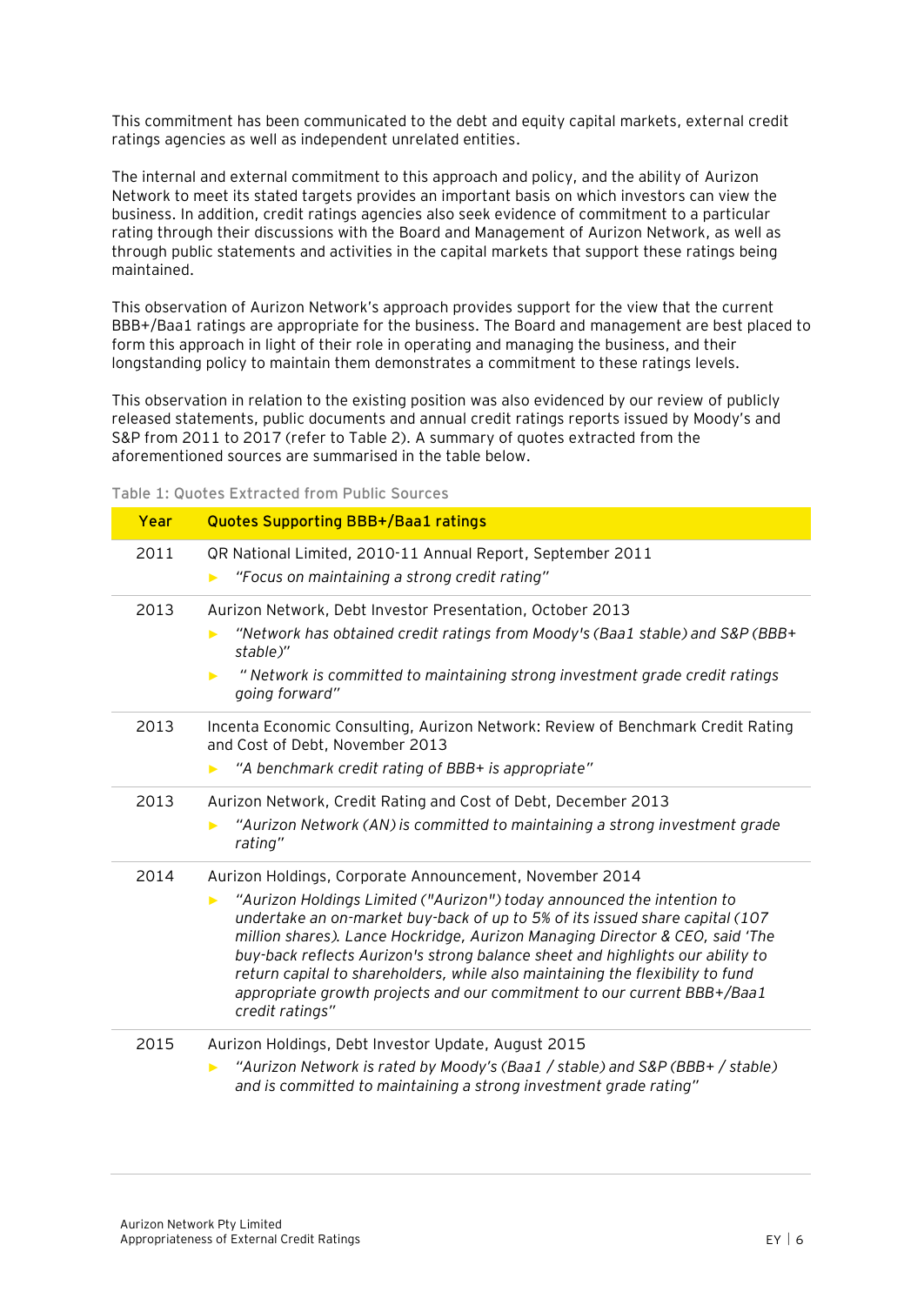| 2016                    | Moody's, Rating Action: Moody's Confirms Aurizon Holding's Baa1 Rating; Outlook<br>Negative, April 2016                                                                                                                                                                                                                                               |  |  |  |  |  |  |  |
|-------------------------|-------------------------------------------------------------------------------------------------------------------------------------------------------------------------------------------------------------------------------------------------------------------------------------------------------------------------------------------------------|--|--|--|--|--|--|--|
|                         | "Network's Baa1 rating is supported by our expectation that management will<br>prioritise rating stability to maintain investor appetite for future debt<br>refinancings"                                                                                                                                                                             |  |  |  |  |  |  |  |
| 2016                    | Moody's, Rating Action: Moody's Confirms Aurizon Network's Baa1 Rating; Outlook<br>Negative, April 2016                                                                                                                                                                                                                                               |  |  |  |  |  |  |  |
|                         | "We believe that management has sufficient economic incentives to maintain the<br>rating at the Baa1 level"                                                                                                                                                                                                                                           |  |  |  |  |  |  |  |
|                         | "Moody's believes that management views rating stability as important in<br>▶<br>maximizing investor appetite for future debt refinancings, given that the vast<br>majority of the consolidated Aurizon group's debt has been raised at the Network<br>level"                                                                                         |  |  |  |  |  |  |  |
|                         | "Network's regulatory returns are predicated on the regulator continuing to<br>▶<br>regard the company as a Baa1-rated entity when setting its regulatory returns"                                                                                                                                                                                    |  |  |  |  |  |  |  |
| 2016                    | Aurizon Holdings, Corporate Announcement, April 2016                                                                                                                                                                                                                                                                                                  |  |  |  |  |  |  |  |
|                         | "Aurizon notes that Moody's has completed its review and reaffirmed its credit<br>ratings for Aurizon at Baa1 (negative) and Network at Baa1 (negative). Standard<br>& Poor's BBB+ ratings for both Aurizon and Aurizon Network remain unchanged.<br>Aurizon remains committed to maintaining its strong balance sheet and current<br>credit ratings" |  |  |  |  |  |  |  |
| 2017                    | Aurizon Holdings, Half Year Results 2017 Investor Presentation, February 2017                                                                                                                                                                                                                                                                         |  |  |  |  |  |  |  |
|                         | "Board supports current credit ratings in light of market outlook (Moody's Baa1<br>(negative) and S&P BBB+ (stable))"                                                                                                                                                                                                                                 |  |  |  |  |  |  |  |
| 2017                    | Moody's, Credit Opinion: Aurizon Network Pty Ltd, February 2017                                                                                                                                                                                                                                                                                       |  |  |  |  |  |  |  |
|                         | "The stable outlook reflects our expectation that the company will manage its<br>▶<br>capital structure such that its ratio of FFO/debt remains towards the centre of<br>the Baa1 rating tolerance level of 16-20%"                                                                                                                                   |  |  |  |  |  |  |  |
|                         | "We believe that management views rating stability as important in maximizing<br>▶<br>investor appetite for future debt refinancings, given that the vast majority of the<br>consolidated Aurizon group's debt has been raised at the Network level"                                                                                                  |  |  |  |  |  |  |  |
| 2017                    | Aurizon Holdings, Full Year Results 2017 Investor Presentation, August 2017                                                                                                                                                                                                                                                                           |  |  |  |  |  |  |  |
|                         | "Board supports current credit ratings - Moody's Baa1 (stable) and S&P BBB+<br>(stable)"                                                                                                                                                                                                                                                              |  |  |  |  |  |  |  |
| 2017                    | Morgans, Equity Research: Aurizon Holdings, August 2017                                                                                                                                                                                                                                                                                               |  |  |  |  |  |  |  |
|                         | "Capital management - Activated an on-market share buyback of up to \$300m.<br>▶<br>The gearing target is now set at $~40\%$ vs 39.6% at FYE-17. The Board continues<br>to support Baa1/BBB+ credit ratings"                                                                                                                                          |  |  |  |  |  |  |  |
| 2017                    | Aurizon Holdings, Debt Investor Update, August 2017                                                                                                                                                                                                                                                                                                   |  |  |  |  |  |  |  |
|                         | "Board supports current credit ratings - Moody's Baa1 (stable) and S&P BBB+<br>(stable)"                                                                                                                                                                                                                                                              |  |  |  |  |  |  |  |
| Source: As listed above |                                                                                                                                                                                                                                                                                                                                                       |  |  |  |  |  |  |  |

In addition, the above commentary is supported by the consistency of Aurizon Network's (and Aurizon Holdings') actual external credit ratings of BBB+/Baa1, since the initial ratings were obtained in 2013 and 2011 respectively, as summarised in [Table 2](#page-12-1) below.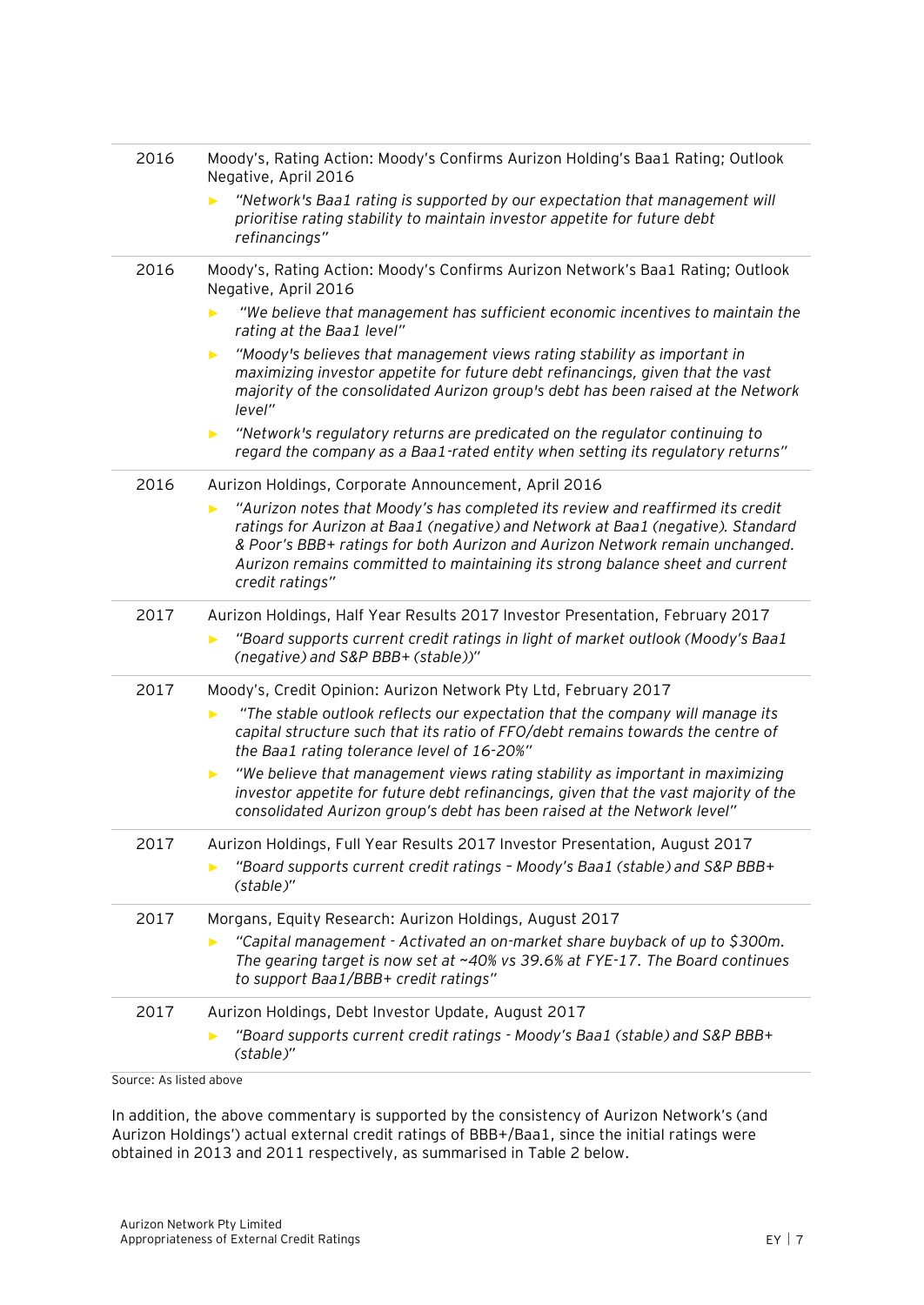| <b>Aurizon Network Limited</b>                       |                  |                    |                  |                  |                  |                  |                  |  |  |  |
|------------------------------------------------------|------------------|--------------------|------------------|------------------|------------------|------------------|------------------|--|--|--|
|                                                      | 2017             | 2016               | 2015             | 2014             | 2013             |                  |                  |  |  |  |
| S&P<br>(Outlook)                                     | BBB+<br>(Stable) | BBB+<br>(Stable)   | BBB+<br>(Stable) | BBB+<br>(Stable) | BBB+<br>(Stable) |                  |                  |  |  |  |
| Moody's<br>(Outlook)                                 | Baa1<br>(Stable) | Baa1<br>(Negative) | Baa1<br>(Stable) | Baa1<br>(Stable) | Baa1<br>(Stable) |                  |                  |  |  |  |
| <b>Aurizon Holdings Limited</b>                      |                  |                    |                  |                  |                  |                  |                  |  |  |  |
| 2017<br>2016<br>2015<br>2014<br>2012<br>2011<br>2013 |                  |                    |                  |                  |                  |                  |                  |  |  |  |
| S&P<br>(Outlook)                                     | BBB+<br>(Stable) | BBB+<br>(Stable)   | BBB+<br>(Stable) | BBB+<br>(Stable) | BBB+<br>(Stable) | BBB+<br>(Stable) | BBB+<br>(Stable) |  |  |  |
| Moody's<br>(Outlook)                                 | Baa1<br>(Stable) | Baa1<br>(Negative) | Baa1<br>(Stable) | Baa1<br>(Stable) | Baa1<br>(Stable) | Baa1<br>(Stable) | Baa1<br>(Stable) |  |  |  |

<span id="page-12-1"></span>**Table 2: Aurizon Holdings and Aurizon Network Credit Ratings**

Source: Moody's, S&P

The consistency of approach adopted by the Board and Management of Aurizon Network, coupled with stable ratings by two independent rating agencies, provides confidence to a range of external stakeholders, such as banks and investors, in the policies adopted.

# <span id="page-12-0"></span>**3.2 The Track Record of This Policy Through Recent History**

One of the key considerations for the Board and Management of companies such as Aurizon Network in maintaining a BBB+/Baa1, is how it aids the business manage through the resources cycle (in this case more specifically the coal sector) and how it provides a ratings buffer in any potential market downturns.

Despite having the benefit of regulated revenue streams, the business operates in and is considered by many investors as being exposed to the cyclicality associated with the resources sector. This is most evident given the recent experience in the Australian economy of a material cyclical downturn in the resources sector, particularly coal, during 2015 and 2016. This downturn in coal prices that was experienced is reflected in the chart below, noting that the majority of coal hauled on Aurizon Network's track is metallurgical.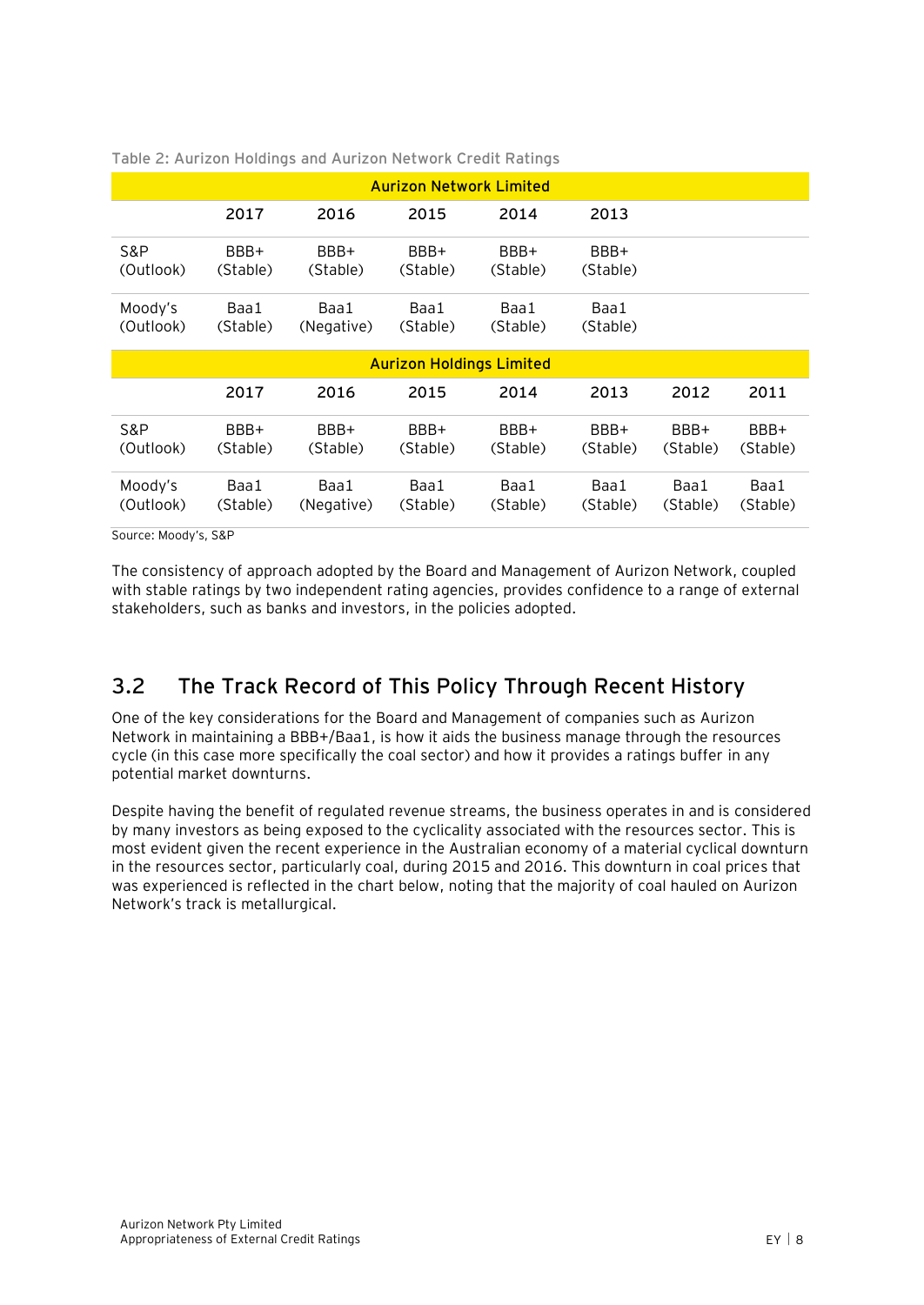

**Figure 1: Thermal and Metallurgical Coal Prices (2010-September 2017)**

Source: Bloomberg

This major cyclical downturn in the coal market involved a number of resource companies filing for bankruptcy and voluntary administration (e.g. Peabody Energy, Bandanna Coal and Cockatoo Coal) and many others seeing their own external ratings downgraded. <sup>5</sup> For example, Moody's undertook the following ratings actions in response to the resources market downturn<sup>6</sup>:

- ► 56% of global resource issuers reviewed were downgraded including BHP Billiton (A1 to A3) and Rio Tinto (A3 to Baa1)
- 26% of global resource issuers reviewed were downgraded by at least two notches

Moody's also undertook a ratings review on Aurizon Network and other coal logistics companies such as Dalrymble Bay Coal Terminal ("DBCT"), citing increasingly challenging conditions stemming from soft commodity markets increasing the risk of mine counterparties failing to renew contracts, or contracts being terminated early or renegotiated. Subsequently, DBCT was downgraded by one notch to Ba2 along with other coal logistics companies by Moody's. Coal prices have since rebounded from the 2016 cyclical downturn with some resource companies receiving rating upgrades including Glencore Australia<sup>7</sup> and Rio Tinto<sup>8</sup>.

The outcome of Moody's review for Aurizon Network was to raise the tolerance level for the FFO/Debt threshold for Aurizon Network for a Baa1 rating from 15% to 18% and to place the business on "negative" outlook (whilst S&P maintained both the credit rating and FFO/Debt tolerance level). The impact of the exposure to the resources sector saw its credit rating placed on review by Moody's and the view from investors that the business was impacted by the downturn.

Whilst the external rating was placed on "negative" outlook, impacting access and cost of funding (refer to Sections 3.4.1 and 3.4.2, respectively), the ability to hold the overall ratings at the BBB+/Baa1 levels assisted the business in continuing to raise debt capital. In February 2017,

<sup>5</sup> Moody's, Mining – Global – Ratings Review Summary – Final, 20 May 2016

<sup>6</sup> Ibid

<sup>7</sup> Moody's, Rating Action: Moody's Upgraded Glencore's Ratings to Baa2/P-2, Outlook Stable, 24 March 2017 8 Moody's, Rating Action: Moody's Upgrades All Rio Tinto Group's Sr. Unsec. Ratings to A3; Outlook Stable, 27 February 2017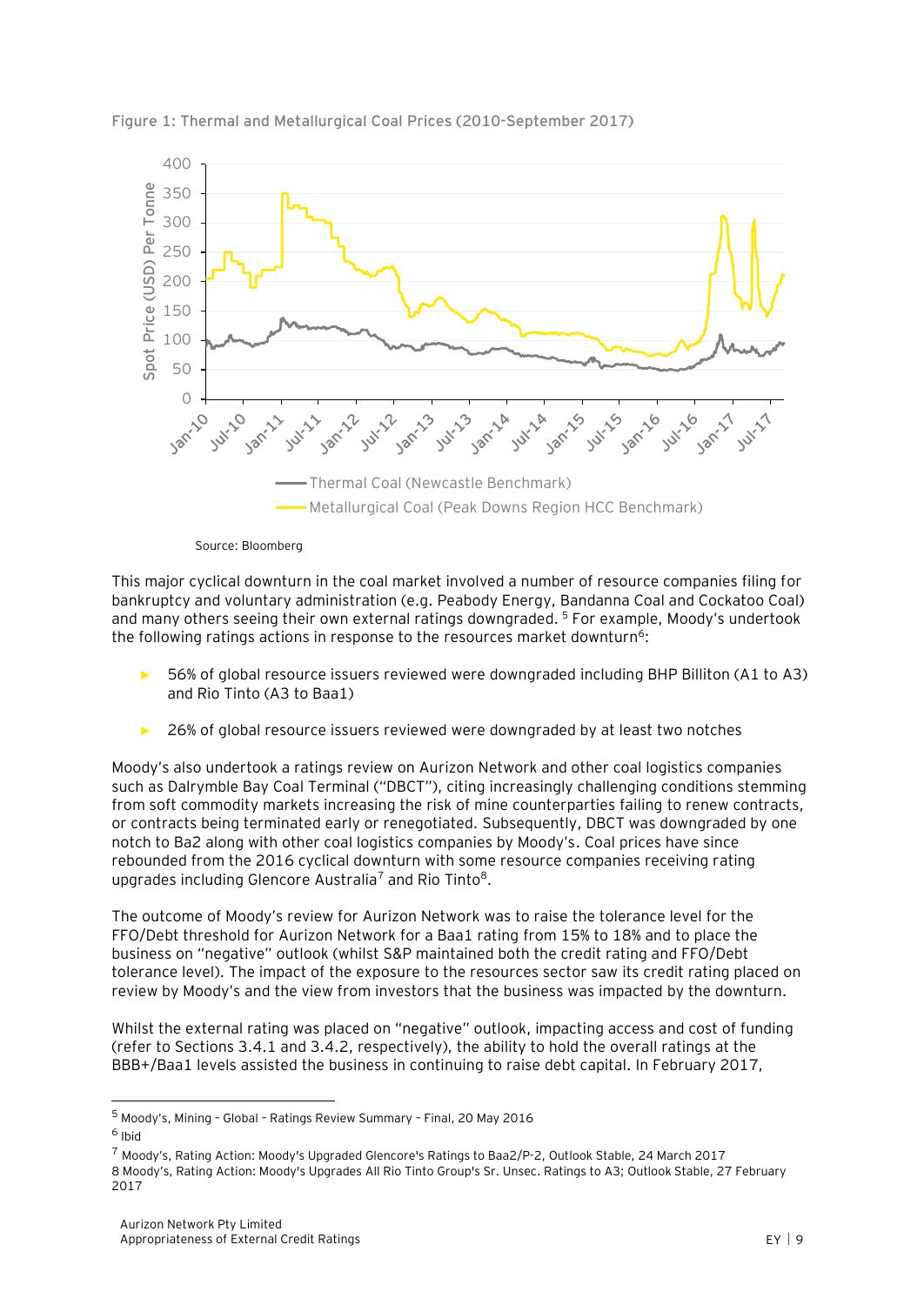Moody's revised Aurizon Network's outlook to "stable" and revised the tolerance level for the FFO/Debt rating back to 16%, indicating that this is the minimum necessary level to maintain the current Moody's credit rating. The experience of Aurizon Network through this period and its ability to maintain strong investment grade credit ratings reflect positively on the Board and Management's approach and policies to managing its capital base and financial risks. The approach provided a buffer during this market downturn and enabled the business to maintain a stable capital and funding structure.

Post the revision of the rating outlook to "stable", the business then also demonstrated the value of the BBB+/Baa1 ratings by being able to successfully issue MTNs, including its most recent June 2017 issuance of 7-year \$425m (fixed rate) MTNs.<sup>9</sup>

Should a more flexible capital strategy have been adopted by a business such as Aurizon Network, involving BBB/Baa2 or BBB-/Baa3 ratings, there would have been an increased risk of any downgrade compromising access to the capital markets. Given Aurizon Network's current business scale and requirement to raise and sustain a debt portfolio of over \$3.4bn, a lower level rating combined with a downgrade would have given rise to greater risk to the ongoing ability of Aurizon Network to refinance existing debt facilities.

Please refer to Section 3.4.4.

# <span id="page-14-0"></span>**3.3 Comparative Credit Ratings**

We have researched credit ratings of comparable peers to obtain a market indication of the appropriateness of targeting and maintaining BBB+/Baa1 credit ratings for similar large scale corporate borrowers with regulated and unregulated asset pools such as Aurizon Network.

### **3.3.1 Sample Selection**

Aurizon Network's business model is distinct from other companies within the market, as it is the only Australian regulated below rail operator who leases a key Queensland State Government asset. Unlike some other regulated rail networks, Aurizon Network also has access to both public debt and equity markets (through Aurizon Holdings) and so has obtained external credit ratings in support of these processes. Aurizon Network's customers who access the rail network are largely mines within the region, which results in material exposure to the resources market. As such, Aurizon Network has no exact direct peers within the Australian market to compare against.

Notwithstanding this, in considering appropriate peer groups, we had regard to the following factors:

- ► Operate at similar scale, characterised by holding significant levels of debt. Analysis on the importance of funding size to BBB+/Baa1 credit ratings is detailed in Section 3.4.1.
- ► Hold a publicly available credit rating as at the date of this Report. We note that as part of standard industry practice, credit ratings are reviewed at least annually
- Share similar business risks as Aurizon Network including operating within a regulated revenue framework or a below rail network

<sup>&</sup>lt;sup>9</sup> KangaNews, Domestic Market Fits The Bill As Aurizon Returns Home, 16 June 2017,

http://www.kanganews.com/news/6943-domestic-market-fits-the-bill-as-aurizon-returns-home (accessed on 8 September 2017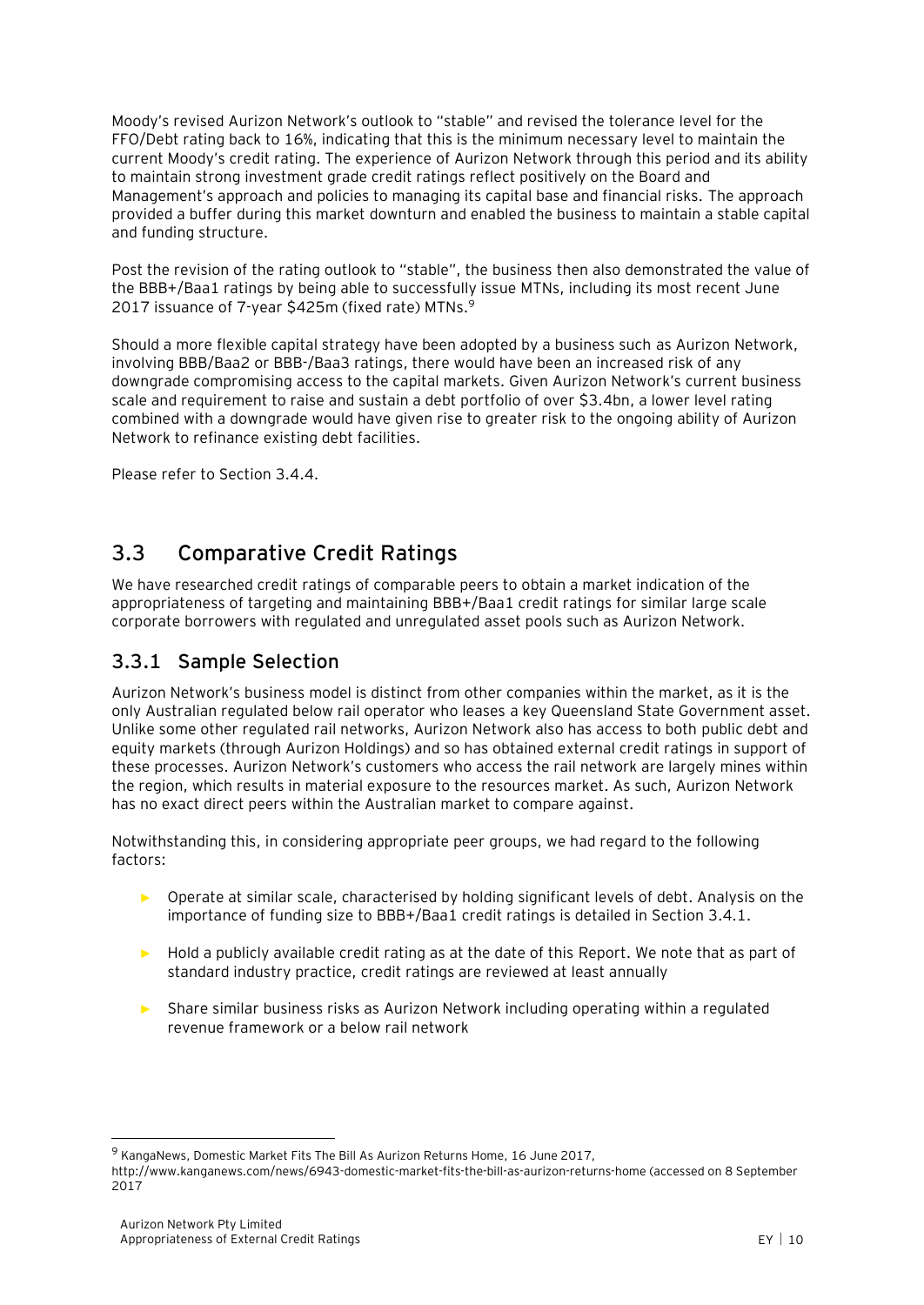Findings from the selected peers review have been categorised into the following sectors:

- ► Global rail firms: includes firms who charge customers to access the rail network in which it owns and/or operates in the global market
- The overall S&P/ASX 100 'basket' of externally rated companies

The median credit rating was calculated for each sector category.

From the empirical evidence drawn, we observe that comparative peers across the above sectors support a median credit rating of BBB+/Baa1, and with many holding a higher credit rating.

### **3.3.2 Global Rail**

Aurizon Network's credit ratings have been compared against rail companies in the global market including domestic regulated rail companies. This involved considering firms with similar business models, who currently hold a public credit rating and have significant levels of debt, with reference to Moody's Aurizon Network's peer group. **10**

[Table 3](#page-15-0) below summarises the public credit ratings of this peer group.

<span id="page-15-0"></span>**Table 3: Global Rail<sup>11</sup>**

|                                         | <b>Global Rail</b> |                       |                             |                                 |                                         |                                |  |
|-----------------------------------------|--------------------|-----------------------|-----------------------------|---------------------------------|-----------------------------------------|--------------------------------|--|
| Company                                 | Country            | <b>Debt</b><br>(A\$m) | S&P<br><b>Credit Rating</b> | Moody's<br><b>Credit Rating</b> | QCA<br>Accepted<br><b>Credit Rating</b> | Median<br><b>Credit Rating</b> |  |
| <b>Aurizon Network</b>                  | Australia          | 3,465                 | BBB+<br>(Stable)            | Baa1<br>(Stable)                | BBB+                                    |                                |  |
| Australian Rail<br>Track<br>Corporation | Australia          | 644                   | N/A                         | A1<br>(Stable)                  | N/A                                     |                                |  |
| Arc<br>Infrastructure                   | Australia          | 1,244                 | <b>BBB</b><br>(Stable)      | N/A                             | N/A                                     |                                |  |
| <b>Burlington</b>                       | <b>US</b>          | 29,388                | A<br>(Stable)               | A <sub>3</sub><br>(Stable)      |                                         |                                |  |
| Canadian<br>National                    | Canada             | 11,851                | A<br>(Stable)               | A2<br>(Stable)                  |                                         | BBB+/Baa1                      |  |
| <b>Canadian Pacific</b>                 | Canada             | 8,518                 | BBB+<br>(Stable)            | Baa1<br>(Stable)                |                                         |                                |  |
| <b>CSX</b>                              | US                 | 15,409                | BBB+<br>(Stable)            | Baa1<br>(Stable)                |                                         |                                |  |
| Kansas City<br>Southern                 | US                 | 3,373                 | BBB-<br>(Stable)            | Baa3<br>(Stable)                |                                         |                                |  |
| <b>Queensland Rail</b>                  | Australia          | 3,000                 | N/A                         | N/A                             | $BBB+12$                                |                                |  |
| <b>Union Pacific</b>                    | US                 | 20,753                | A<br>(Stable)               | A3<br>(Stable)                  |                                         |                                |  |

Source: Company filings, Moody's, S&P, QCA

 $\overline{a}$ 

N/A means the firm is not rated by the rating agency or the credit rating is not currently publicly available

<sup>12</sup> Queensland Rail does not hold a public credit rating issued by Moody's nor S&P, however, based on the *Queensland Rail's 2015 Draft Access Undertaking* report published by QCA in October 2015 (relating to the current 2016 Access Undertaking), QCA accepted Queensland Rail's proposed credit rating of BBB+

<sup>10</sup> Moody's, Aurizon Network Pty Ltd Peer Group, [https://www.moodys.com/credit-ratings/Aurizon-Network-Pty-Ltd-credit](https://www.moodys.com/credit-ratings/Aurizon-Network-Pty-Ltd-credit-rating-823421243)[rating-823421243](https://www.moodys.com/credit-ratings/Aurizon-Network-Pty-Ltd-credit-rating-823421243) (accessed 8 September 2017). Note, Genesee & Wyoming Australia Pty Ltd currently does not hold a public credit rating

 $11$  European and Asian below rail companies have been excluded due to the observation that the business scales of these firms are not comparable to Aurizon Network and/or do not hold a public Moody's or S&P credit rating. In addition, similar to Aurizon Network, Dalrymple Bay Coal Terminal ("DBCT") is regulated by QCA and has material exposure to the commodities sector. However, DBCT holds materially lower debt levels of c.\$530m and principally operates a port which is viewed by ratings agencies to be in a separate industry as Aurizon Network. As such, DBCT was excluded from the review. Pacific National has also been excluded as it is an above rail operatory only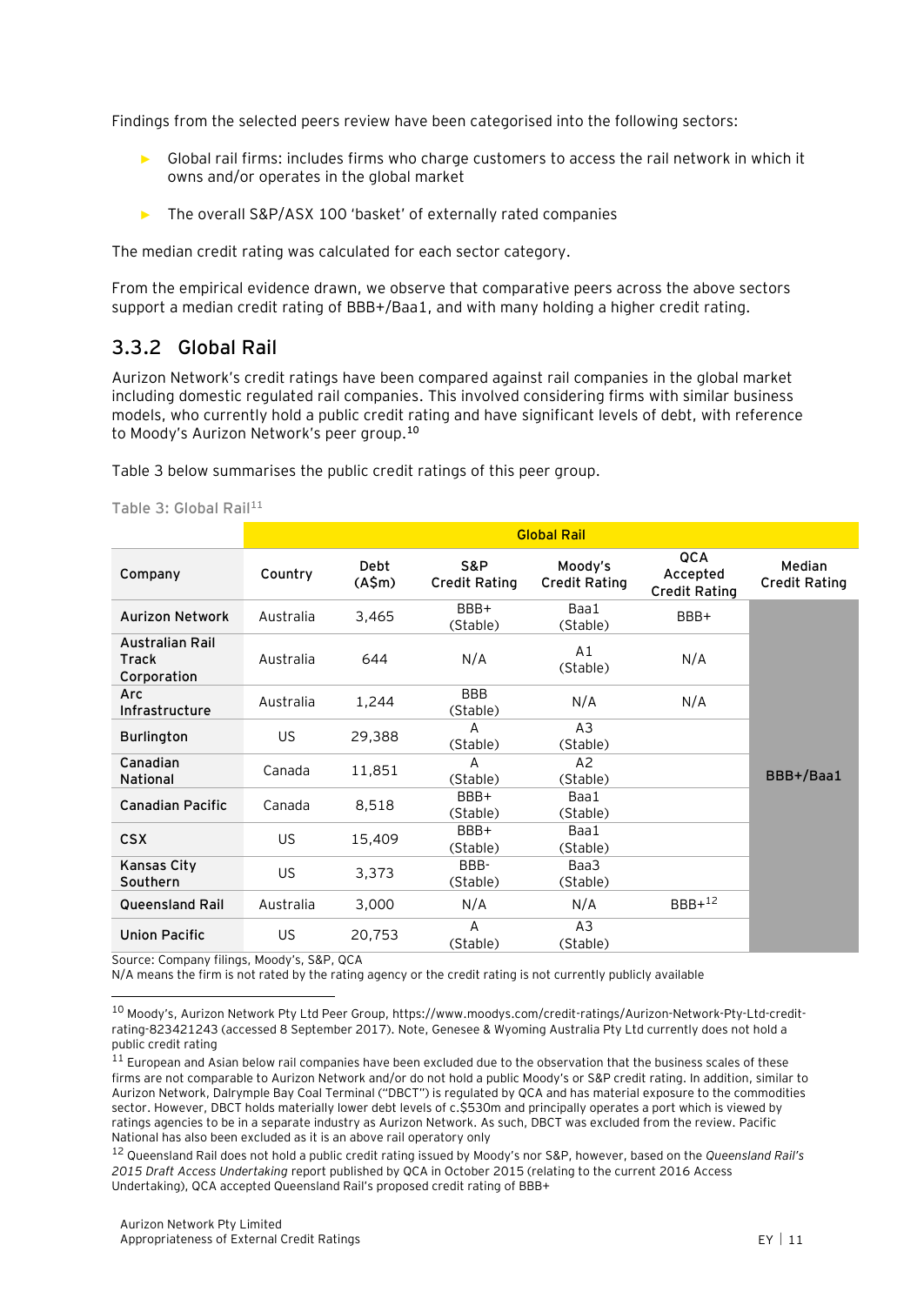The median credit rating of the sample of comparable peers within this sector is BBB+/Baa1, providing evidence to support that the level of Aurizon Network's credit ratings are consistent with peers and are appropriate credit ratings.

### **3.3.3 S&P/ASX 100 Companies**

Aurizon Holdings is an ASX-listed company and is included within the S&P/ASX 100 Index. As such, we have compared Aurizon Network's credit ratings against its publicly listed peer set.

This involved reviewing the current public credit ratings available for all companies in the S&P/ASX 100 Index, by utilising the S&P CapitalIQ platform. CapitalIQ is an S&P database that provides public information on companies, such as a company's credit ratings.

The figure below illustrates that, within the S&P/ASX100 Index, 64% of companies who have a public credit rating are rated BBB+ and above by S&P.



**Figure 2: Credit Ratings of S&P/ASX 100 Companies**

Source: S&P

Many larger publicly listed entities contained within this index have internal capital management and financial risk policies to target higher credit ratings similar to Aurizon Network's, given the confidence this provides to their investors and the support it provides to their large scale debt raising programs (required to be undertaken on a cost effective basis and managing maturity and refinancing risks).

Given the relatively higher economic cyclicality evidenced in the underlying resources sector that Aurizon Network is exposed to, compared to other S&P/ASX100 companies, there is also an additional importance for the target credit rating to be at the higher end of this peer group and at least be at the BBB+/Baa1 levels.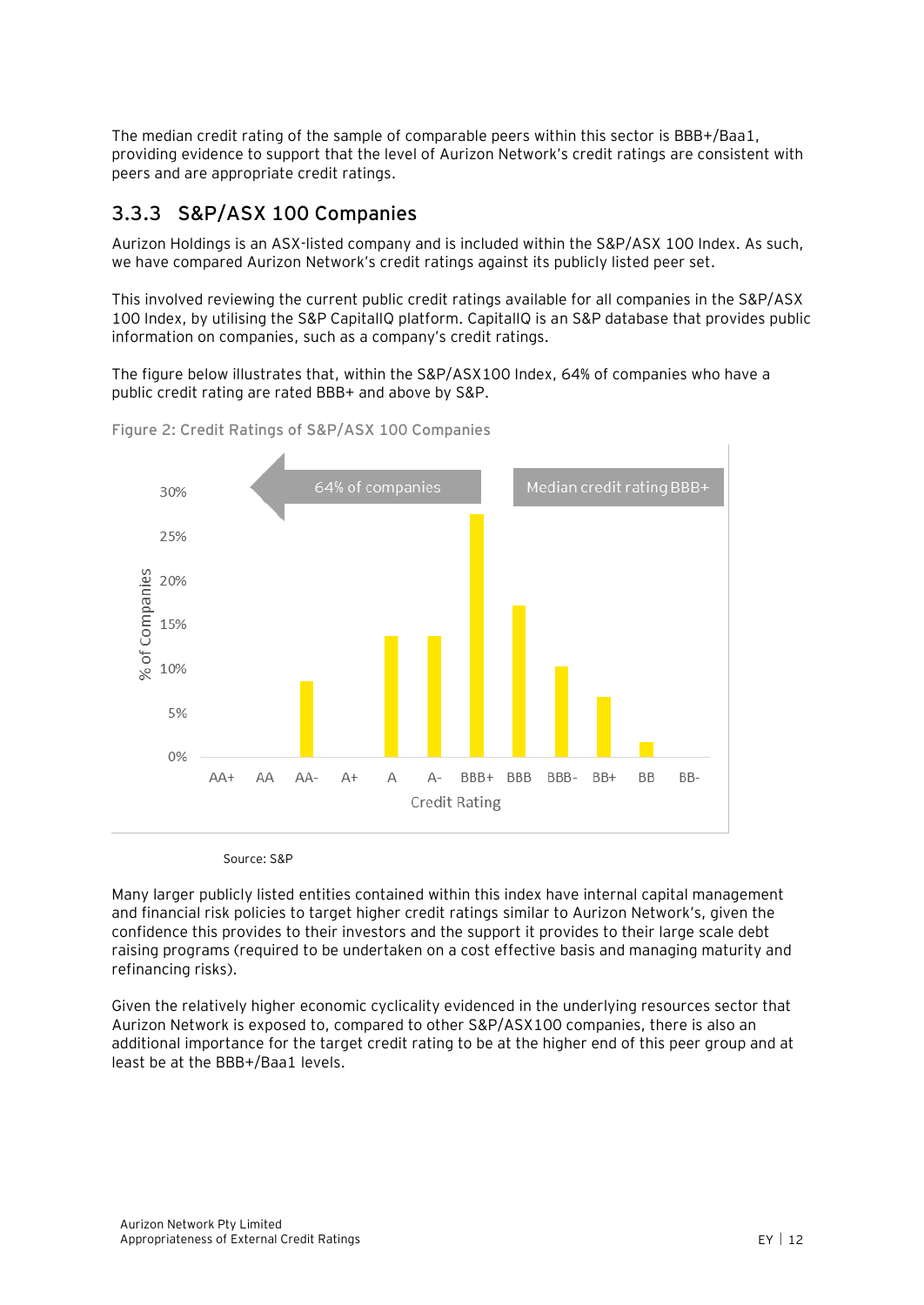# <span id="page-17-0"></span>**3.4 Stakeholder/Investor View and Importance of Maintaining BBB+/Baa1 Credit Ratings**

The table below summarises Aurizon Network's current debt portfolio composition, which shows that c.71% of Aurizon Network's current debt portfolio is funded by public debt capital markets (including MTNs).

| <b>Debt Type</b>                   | <b>Issue Date</b>    | Amount                                | <b>Tenor</b>         |
|------------------------------------|----------------------|---------------------------------------|----------------------|
| <b>Syndicated Bank</b><br>Facility | Jun-2013<br>Dec-2015 | A\$525m<br>A\$490m<br>A\$1,015m       | 5 years<br>5.5 years |
| <b>Australian MTNs</b>             | Oct-2013<br>Jun-2017 | A\$525m<br>A\$425m<br>A\$950m         | 7 years<br>7 years   |
| European MTNs                      | Sep-2014<br>Jun-2016 | €500m<br>€500m<br>€1,000m (A\$1,500m) | 10 years<br>10 years |

**Table 4: Debt Portfolio Composition**

Source: Company filings, Thomson Reuters

Public credit ratings are important as they communicate to investors the risk associated with an issuer or debt issuance. Holding a higher credit rating indicates a lower risk of credit default, allowing Aurizon Network to access a broader range of investors and sources of funding outside bank lending.

Maintaining BBB+/Baa1 credit ratings are important in maintaining continued and cost effective access to these debt capital markets and is one of the key investment criteria for financiers and investors. The importance of credit ratings is only expected to further increase as global regulatory regimes for financiers and investors move further towards requiring more tiered risk weightings and capital allocations based on the strength of corporate credit ratings, amongst other factors.

We have therefore also considered key factors which support the appropriateness and necessity of Aurizon Network maintaining credit ratings of BBB+/Baa1 with its investors and financiers, including the following:

- Funding size requirement
- ► Cost of funding
- ► Stakeholder and investor confidence
- ► Leverage
- ► Tenor
- ► Consequences of a downgrade

#### **3.4.1 Funding Size Requirement**

Aurizon Network accesses debt from the following markets: bank loans, the Australian corporate debt capital market and the offshore corporate debt capital market. As the sole operator of the CQCN rail network with c.\$6.15bn of tangible assets (as proposed in UT5), Aurizon Network's optimal debt funding strategy, as articulated by the Board and Management of Aurizon Network, involves ensuring continuity for a significant funding requirement, with Aurizon Network holding a total of c.\$3.4b of debt as at 30 June 2017.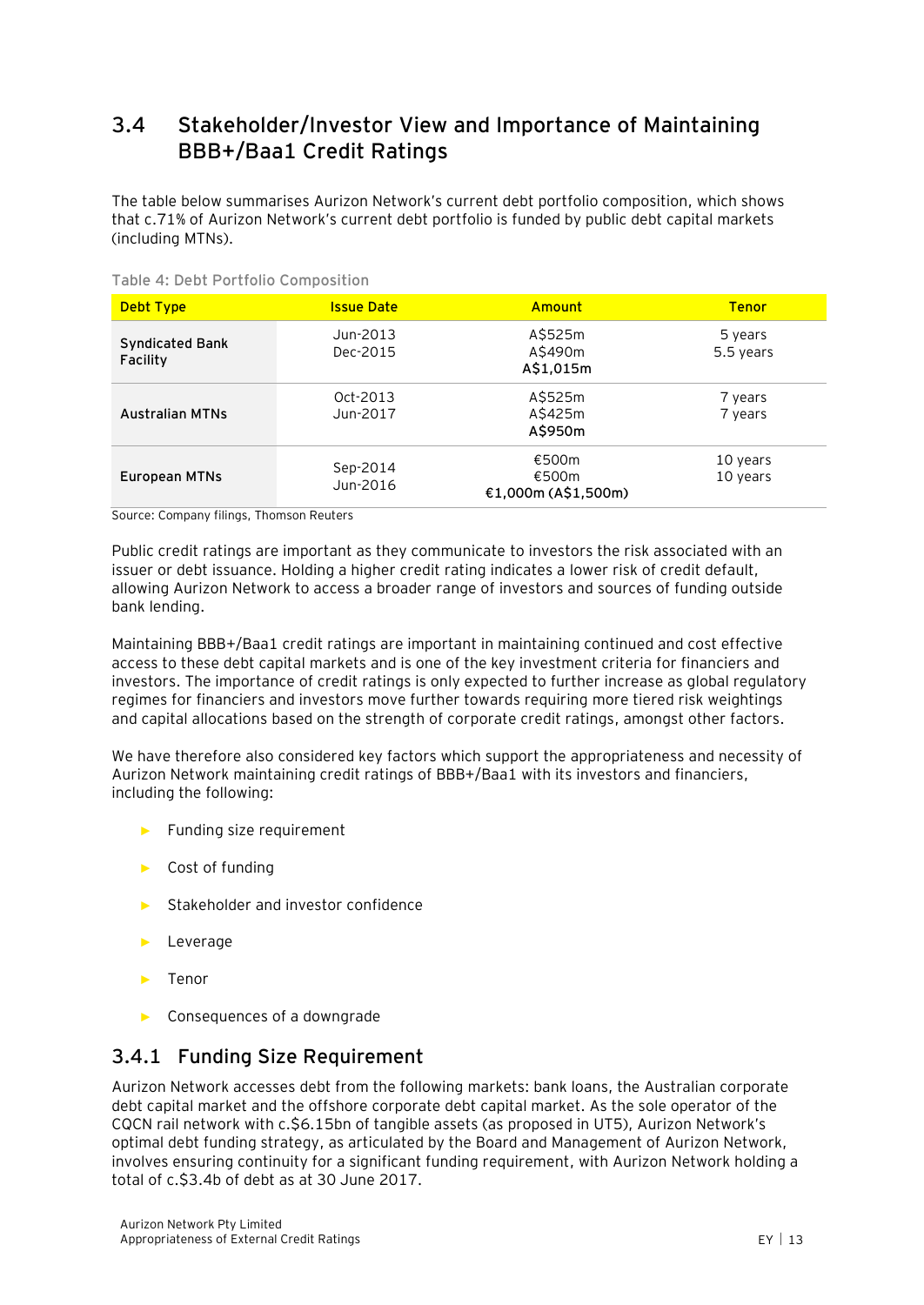The pool of available investor liquidity in debt capital markets increases at higher credit ratings which reflects investors' preference and lower risk weights/capital allocations for higher quality credits. Higher credit ratings of BBB+/Baa1 provide Aurizon Network with greater access to investor capital and protection against any fall in overall investor demand in the primary market.

Aurizon Network is also reliant on offshore debt capital markets to meet its funding requirement, demonstrated through the two offshore MTN issuances. Investor appetite in these markets is higher for investment grade issuers, with over 80% of Australian issuers who currently source debt funding from the European, UK and US markets being of investment grade quality.<sup>13</sup> Therefore, Aurizon Network's continued ability to tap those markets is crucial for the company's debt funding strategy and holding BBB+/Baa1 ratings provide a better basis for ongoing investor appetite.

Furthermore, there has been a progressive trend of financiers and investors reducing appetite and allocations for exposures to fossil fuel related companies (with increased appetite for Environmental, Social and Corporate Governance ("ESG") related investments), which needs to be offset by companies exposed to fossil fuel industries (such as Aurizon Network) targeting a higher quality credit rating. For example, in its 2017 Climate Change Action Plan Westpac announced it would be implementing tighter criteria for financing any new coal mines<sup>14</sup>. More broadly across the big four banks, corporate and project finance lending to the coal sector has fallen significantly from \$3.1bn in 2015 to \$99m in the first half of 2017<sup>15</sup>.

Maintaining a higher credit rating is therefore of increased importance to maximise investors' appetite in all market conditions and to offset any reduced investor allocations from broader regulatory and investor preference trends. This supports the necessity of Aurizon Network holding of BBB+/Baa1 credit ratings as lower level investment grade ratings could have adverse impact on investor appetite.

### **3.4.2 Cost of Funding**

As corporate debt capital market investors have demonstrable sensitivity to credit ratings levels along with potential and actual ratings actions, credit ratings views and downgrades have significant impact on the primary and trading spreads applied to Aurizon Network's bond issuances.

For example, on 1 February 2016 Moody's announced that as a result of a downturn in the commodities market the rating agency downgraded Aurizon Network's credit outlook from "stable" to "negative". This caused the trading spreads of its 2024 European MTNs to widen by 36 basis points ("bps") in the immediate period following the announcement. This provides evidence that bond spreads increase when there is a negative impact on credit ratings. The reduced access to debt capital markets as a result of a negative impact on credit ratings not only affects ability to attract funds but also impacts the cost of these funds. This also applies during periods of heightened market volatility, as shown in the figure below.

<sup>&</sup>lt;sup>13</sup> CapitalIQ, based on Australian issuers who currently hold public credit ratings issued by Moody's or S&P

<sup>14</sup> Westpac Banking Corporation, Climate Change Position Statement and 2020 Action Plan, 28 April 2017, page 12

<sup>&</sup>lt;sup>15</sup> Yeates C, Big Four Banks Slash Lending To Coal Miners, The Sydney Morning Herald, 24 July 2017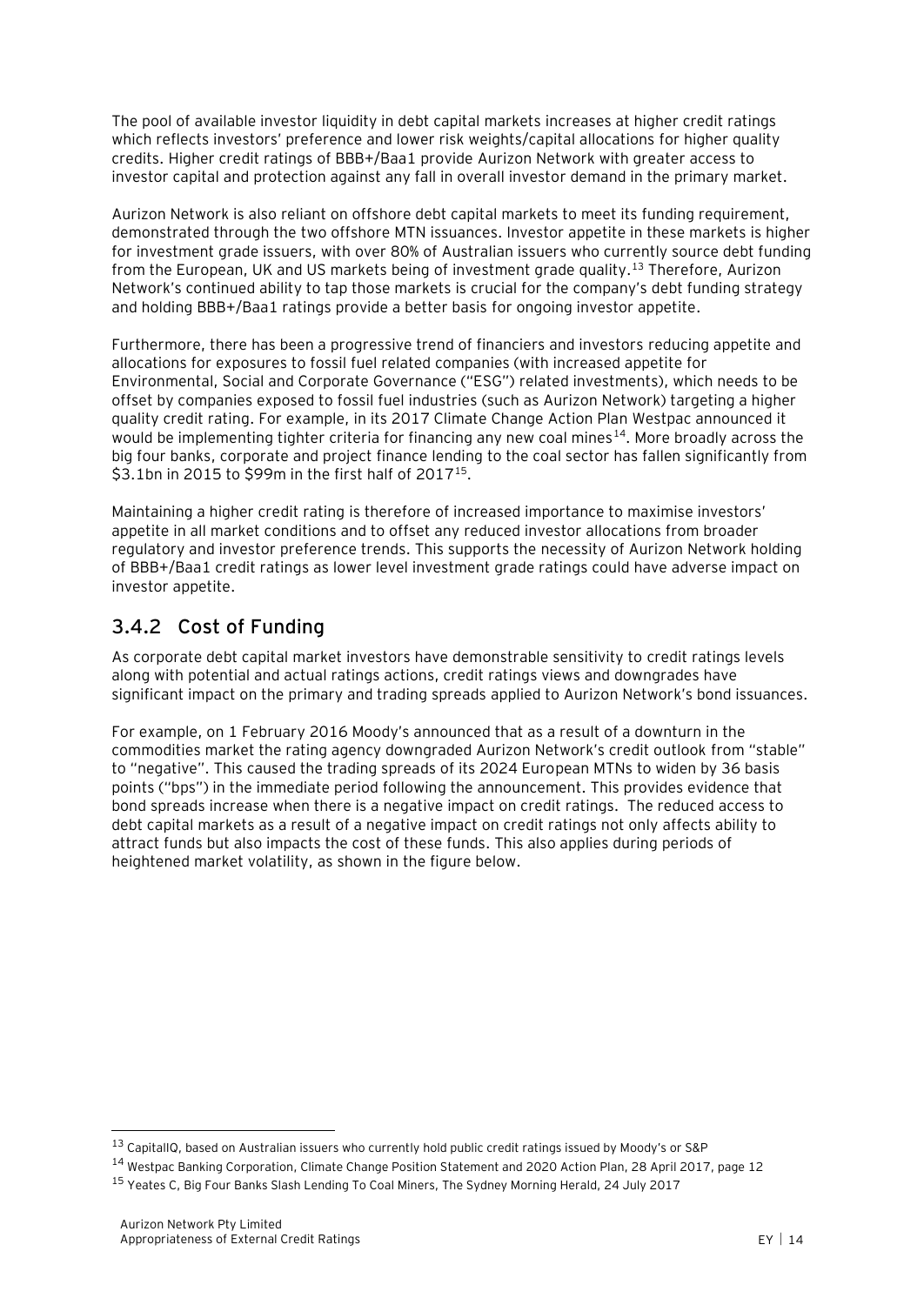



Source: Bloomberg

The further widening of spreads in the following months after the Moody's ratings announcement and subsequent tightening in the context of Aurizon Network's BBB+/Baa1 ratings beyond the EUR iTraxx and AUD 7 year swap spreads indicate that investor over-reaction has and can occur. This comparison to the relatively steady EUR iTraxx and AUD 7 year swap spreads also supports the sector impact (coal risk exposure) on Aurizon Network compared to other BBB range rated corporates.

Given the resources based exposure any downgrade of Aurizon Network's current ratings are also highly likely to see greater spread volatility, which would negatively impact the company's cost of funding and investor appetite should it need to tap markets at such a time. Even in periods of stable economic conditions and relatively higher coal prices, as observed in 2017, Aurizon Network's trading spreads still exhibit volatility, albeit at lower levels.

Therefore, maintaining BBB+/Baa1 credit ratings remain important for Aurizon Network in managing such market events and retaining access to capital on optimal pricing.

#### **3.4.3 Stakeholder, Investor and Customer Confidence**

It is important for Aurizon Network to maintain BBB+/Baa1 credit ratings due to the essential role it plays as the sole leaseholder and operator of a key economic infrastructure asset. Upholding this credit profile provides stakeholders (such as customers, Queensland State Government and recipients of the commodities transported) with confidence on its long term operational and financial stability which would otherwise have significant negative impact on these parties.

In corporate debt capital markets, investors are sensitive to market and economic events that are not related to company-specific factors and is even more so in the resources sector. This has been demonstrated by the information included in 3.4.2 above and reflects the need to provide a measure of stability through the target ratings profile, along with the company's market briefings and performance updates.

Similarly, equity investors in these markets and economic events would likely perceive heightened risk on earnings, which impacts their views on the business regardless of company results and messaging. Many debt and equity investors view the Aurizon Group as a "resources play",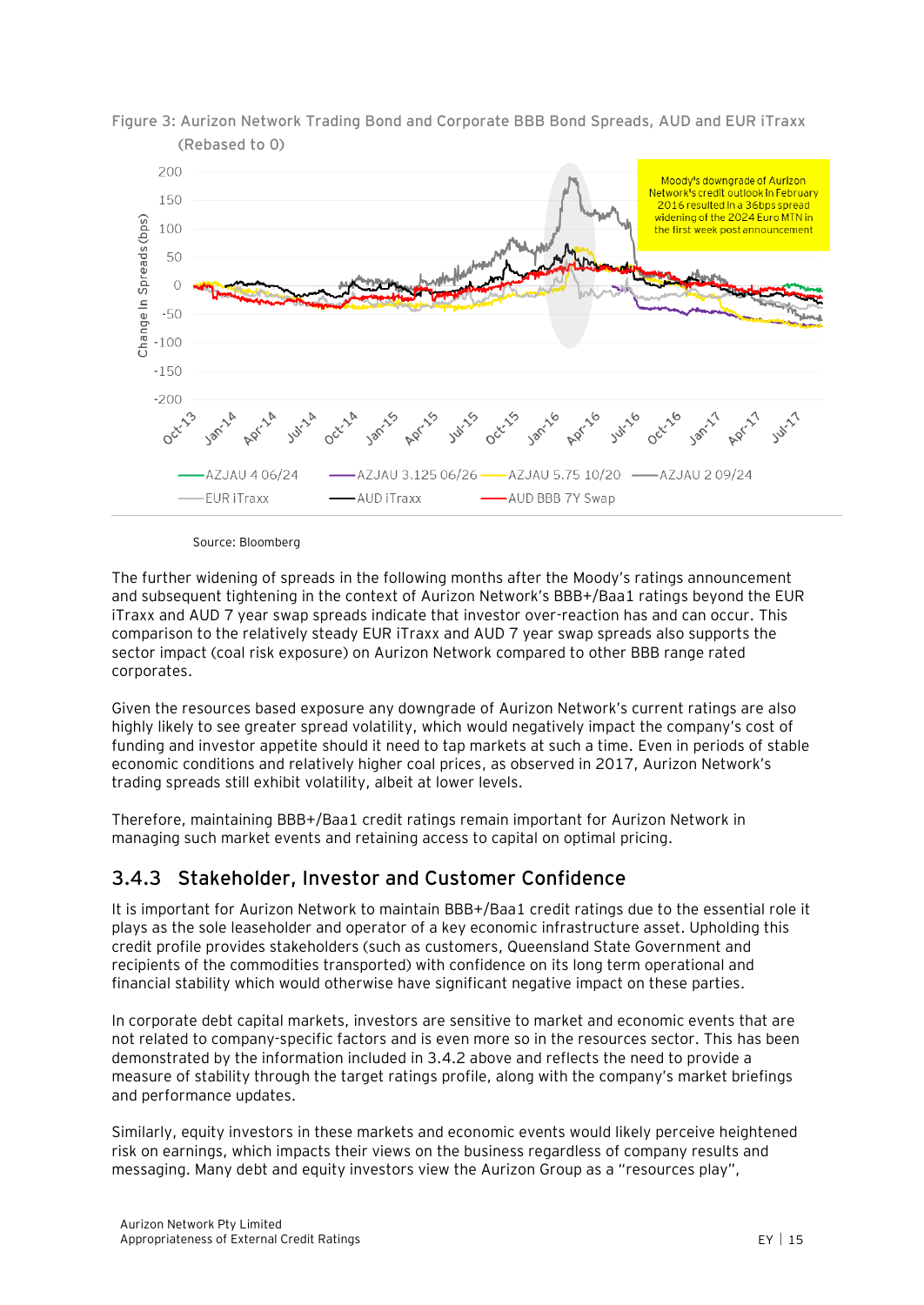notwithstanding Aurizon Network being a regulated company. Therefore, the need to focus investors towards Aurizon Network's BBB+/Baa1 ratings and relatively stable regulated revenue streams, is of greater importance than for other large corporate borrowers.

In addition, Aurizon Network's customer base of miners is composed of firms with a mix of strong and weaker quality credits, with these more directly exposed to movements in coal prices. Therefore, Aurizon Network's stronger credit ratings of BBB+/Baa1 creates a higher credit profile benchmark that also enables it to maintain investor and customer confidence despite its sector and customer exposures.

### **3.4.4 Leverage**

Transportation companies such as Aurizon Network require substantial capital to invest in equipment and facilities to maintain their existing asset base (e.g. rail network) as well as to make strategic investments. This requirement drives a need for additional capital and necessarily a higher debt leverage. This is a fundamental characteristic of an infrastructure business and a strong and stable credit rating becomes an even greater imperative so as to continue to support the higher leverage.

The table below summarises Moody's factor grid for the leverage ratio (15% weighting) and FFO/Debt (10% weighting) relative to the overall credit rating.

| Rating                          | Aaa   | Aa           | A            | <b>Baa</b> | Ba       |             | Caa          | ca    |
|---------------------------------|-------|--------------|--------------|------------|----------|-------------|--------------|-------|
| Leverage<br>ratio <sup>17</sup> | 50.5x | $0.5 - 1.5x$ | $1.5 - 2.5x$ | 2.5-3.5x   | 3.5-4.5x | 4.5-6.0x    | $6.0 - 9.0x$ | 29.0x |
| FFO/Debt                        | 265%  | 45-65%       | 30-45%       | 20-30%     | 12.5-20% | $5 - 12.5%$ | $0 - 5%$     | <0%   |

**Table 5: Moody's Factor Grid<sup>16</sup>**

Source: Moody's

It was observed that as at 30 June 2017, Aurizon Network had the following sub-factor ratings:

- ► Leverage ratio of 3.8x sitting within the sub-factor rating of Ba
- ► FFO/Debt of 20% sitting within the sub-factor rating of Ba

The above sub-factor ratings indicate that although Aurizon Network has a leverage sitting below Baa and an FFO/Debt above Moody's current tolerance level set at 16%, these factors are offset by Aurizon Network's credit strengths including higher operating margin, strong competitive position and recognised commitment to maintaining a robust financial policy. These higher sub-factors contribute to Aurizon Network's ability to maintain higher credit ratings of BBB+/Baa1 but any deterioration in the leverage and FFO/Debt ratios would place pressure on the ability of these nonfinancial factors to support current credit ratings.

Aurizon Network's Board and Management have expressed their focus on ensuring the current credit ratings are maintained, thereby providing the business with the ability to support needed capital expenditure and protecting the business, through balance sheet resilience, in a market downturn.

Please refer to Section 3.2 for cyclical downturn consideration.

#### **3.4.5 Tenor**

 $\overline{a}$ 

Aurizon Network's tangible assets are long-dated in nature, which is evident through the 99-year lease contract with the State of Queensland for the CQCN infrastructure coupled with long useful

<sup>16</sup> Moody's, Rating Methodology: Global Surface Transportation and Logistics Companies, 9 May 2017

<sup>&</sup>lt;sup>17</sup> Leverage ratio is calculated as Total Debt divided by Earnings Before Interest, Tax, Depreciation and Amortisation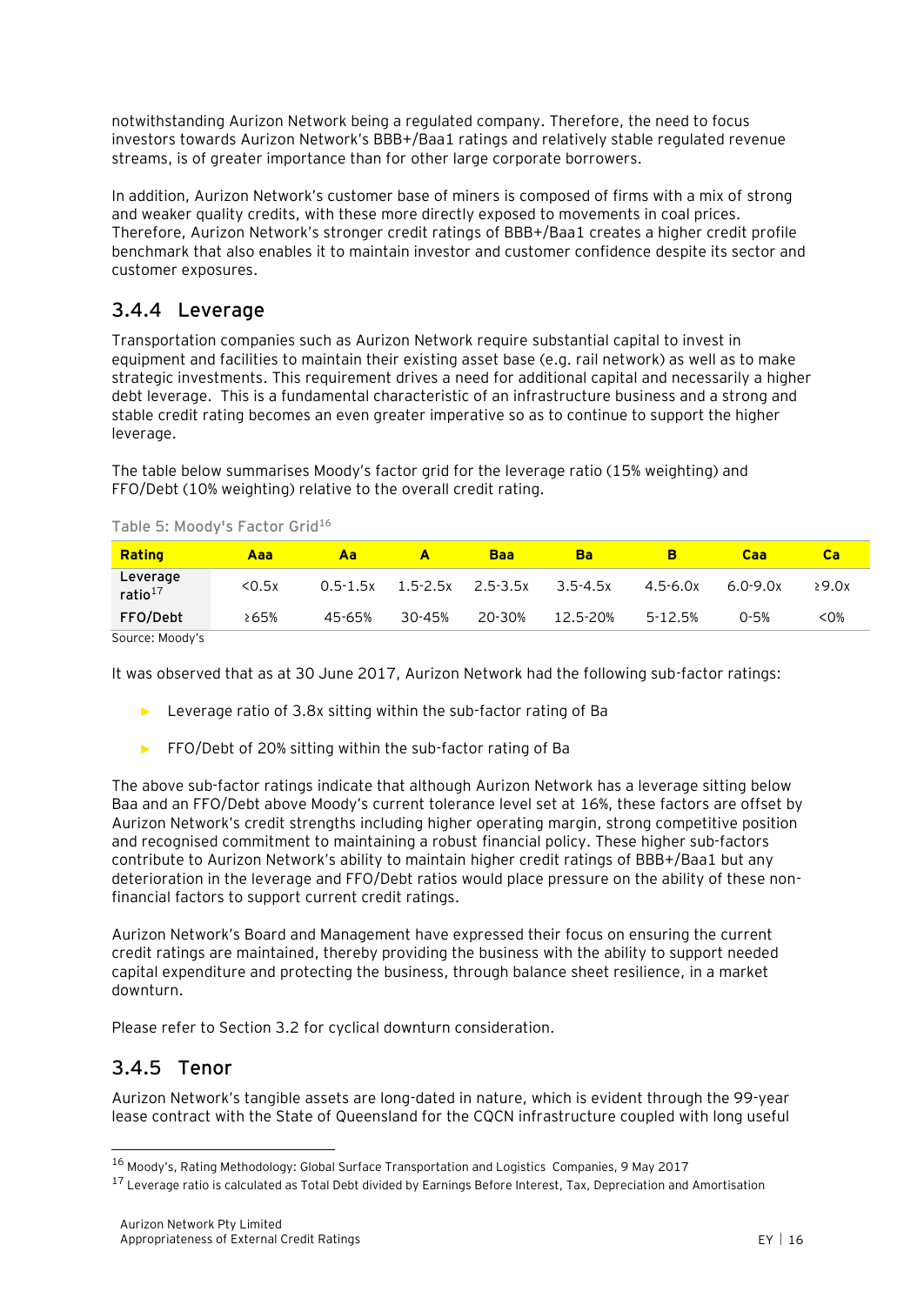lives across other property, plant and equipment. We have reviewed the Aurizon Network annual report for financial year 2017 and observed that property, plant and equipment have useful lives of up to 100 years, and as such Aurizon Network's capital management strategy requires long-dated debt to fund the tangible assets which have long useful lives.

We note the limitations in tenor for bank funding and as such, being able to access corporate debt markets domestically and offshore is crucial to creating funding diversity across source and tenor to mitigate refinancing risk, lengthen funding maturity and optimise funding costs while balancing equity investors return requirements.

As highlighted in Table 4, investors in corporate debt capital markets (Australian and European MTNs) have greater appetite for longer debt tenors than bank lenders, which are not likely to meet all of Aurizon Network's funding needs. Therefore, it is necessary for Aurizon Network to sustain continued capacity to raise funds through the corporate debt capital markets. As such, maintaining BBB+/Baa1 credit ratings provide enables Aurizon Network to maximise investor appetite and provide a continued ability to raise long term debt capital.

### <span id="page-21-0"></span>**3.5 Impact of a Downgrade**

Given Aurizon Network's current requirement to manage a debt portfolio of over \$3.4bn, the publicly stated strategy is to increase diversification and maturity through ongoing debt capital markets issuances, involving the need to maintain a level of continued engagement with a wide pool of domestic and offshore investors.

There would therefore be a materially negative impact from rating downgrades on the existing BBB+/Baa1 ratings in terms of funding costs and access to debt capital markets, along with it being detrimental to investor engagement and ongoing support.

More broadly, ratings downgrades would see:

- ► Reduced investor appetite The pool of available liquidity in debt capital markets decreases at lower credit ratings which reflects investors' preference for higher quality credits. Further, in times of market volatility, investors are more sensitive to lower rated credits. As such, maintaining BBB+/Baa1 credit ratings would assist Aurizon Network maximise investor appetite and the ability to raise long term debt capital as its existing facilities reach maturity. See section 3.4.1 for further details
- ► Increased funding costs As debt capital market investors have demonstrable sensitivity to credit ratings levels along with potential and actual ratings actions, credit ratings' views and downgrades have significant impact on the primary and trading spreads applied to Aurizon Network's bond issuances. See section 3.4.2 for further details. In addition, higher volatility in trading spreads in the secondary debt market impacts funding ability and creates negative messaging to debt and equity investors
- ► Reduced flexibility and funding alternatives Reducing leverage capacity and buffer, particularly in providing balance sheet resilience to market shock events such as resources sector downturns
- ► Market perception and investor support It is important for Aurizon Network to maintain BBB+/Baa1 credit ratings and provide stakeholders with confidence in the long term operational and financial stability. In debt capital markets, investors can be sensitive to market and economic events that are not related to company-specific factors and this is even more so in the resources sector. This is supported by the commentary in 3.4.2 and reflects the need to provide a measure of stability through the current target ratings profile, along with Aurizon Network's market briefings and performance updates